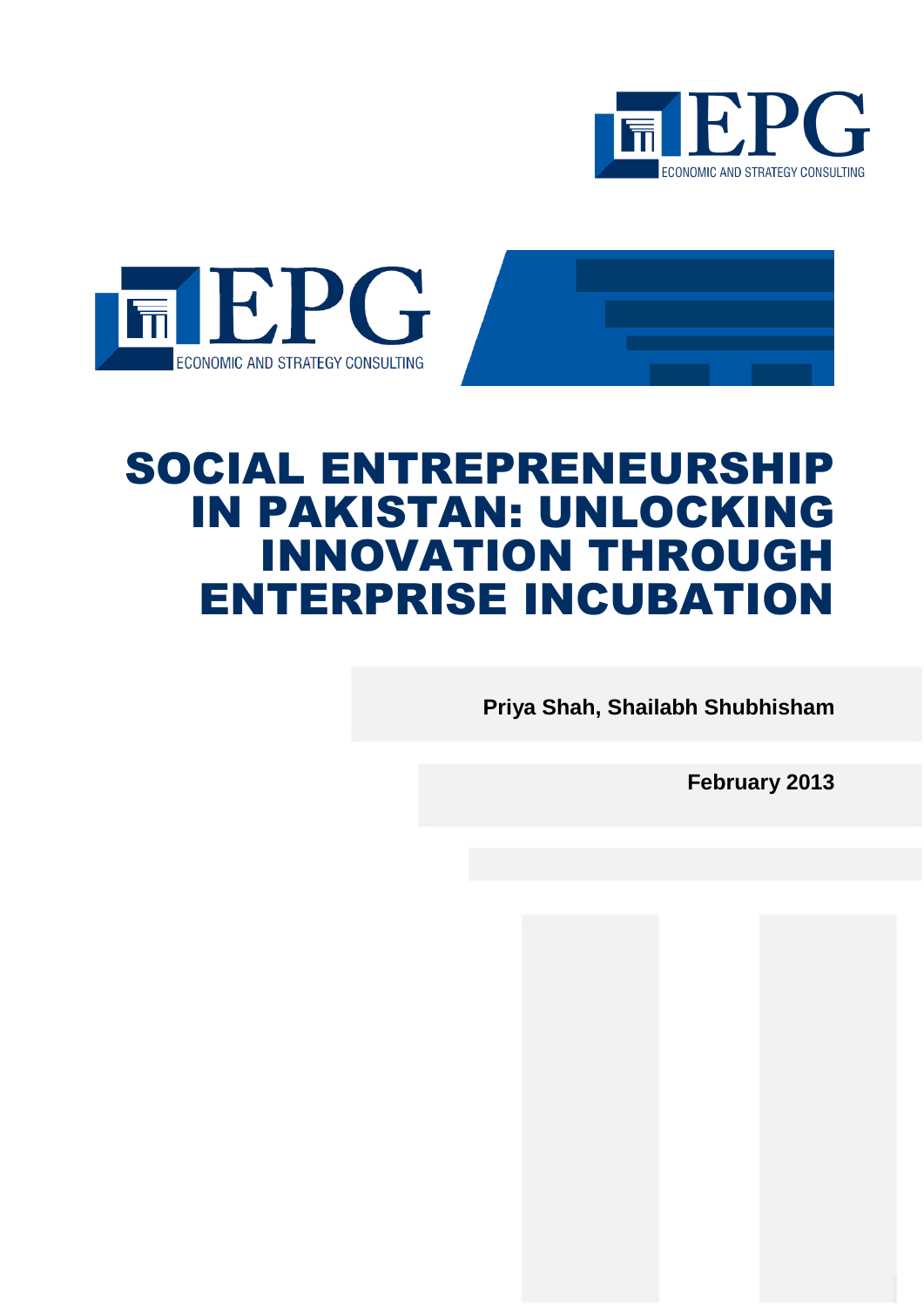

This report was launched in February 2013 at Allen & Overy in London. Full details of the launch are available on the EPG website at www.economicpolicygroup.com.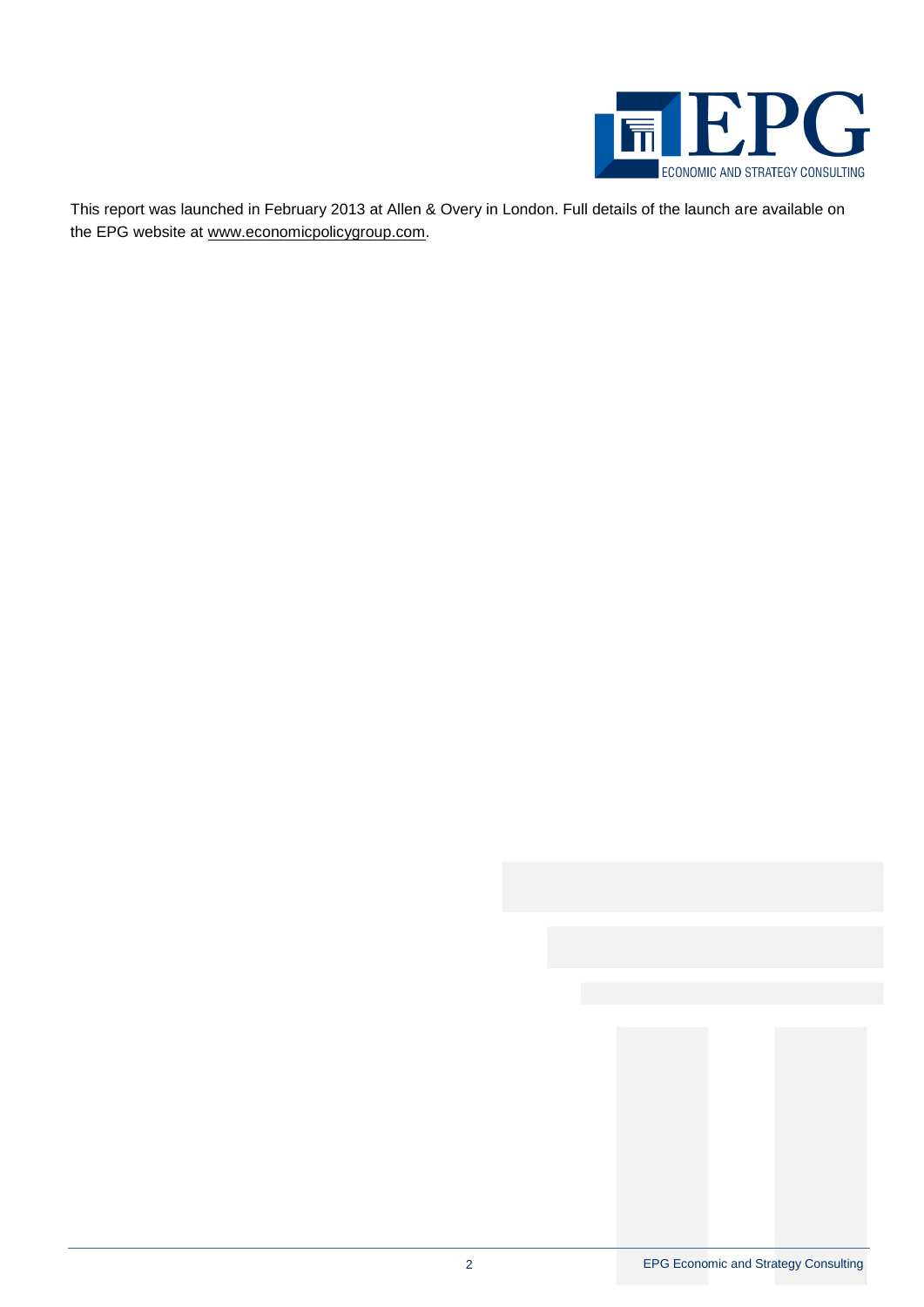

### PREFACE

Pakistan's population of 177 million is facing a demographic youth bulge. This is fertile ground for developing human talent. There is a strong need to build managerial capacity, quality education and skills training.

Under the current circumstances, businesses in urban areas are fraught with contractual obligations, political disputes and corporate governance issues. Religious tensions in rural areas are grounds for political activism, stemming from unemployment and low productivity. Frequent policy changes have contributed to the dampening of ambitions and entrepreneurial visions for success.

The process to re-engage entrepreneurs in Pakistan should begin with harnessing the skill-sets of the youth. Inward investment should be targeted at developing human talent to spearhead the growth of early-stage enterprises in rural and urban areas. A fifth of global young entrepreneurs see a gap in the market that they think they can fill and a fifth also feel that their knowledge and skills are best suited to being an entrepreneur.

*The process to re-engage entrepreneurs in Pakistan should begin with harnessing the skill-sets of the youth*

Entrepreneurship involves adaptability through overcoming obstacles, consistently innovating processes, engaging in dialogues and actualising new visions. Mechanisms to finance these entrepreneurs and provide them with non-financial resources are crucial in countries like Pakistan.

In 2011, at the Global Entrepreneurship Summit in Istanbul, Turkey, U.S. Vice-President Joe Biden urged older entrepreneurs to mentor the younger generation by sharing the wisdom gained by their successes and their failures. Universities and corporations were requested to collaborate through research and internships to nurture and develop the entrepreneurial skills of students.

The most valuable resources on the planet are not material but rather individual and collective creativity. New models of social entrepreneurship are fast gaining headway in Pakistan. These models both harness the skills of young entrepreneurs and maximise the available resources (both natural and technical) to create sustainable systems for change. Crucially, funding for small enterprises should meet the specific needs of the entrepreneur from seed financing to venture capital to growth equity.

This funding can be driven by the incorporation of business school incubator hubs and policy frameworks to facilitate social innovation. Social entrepreneurs need mentorship, implementation guidance, and skills training development. The challenge in Pakistan is to drive the social entrepreneurs towards projects that generate both financial return and long-term social impact.

Investment should support the growth of high-potential social enterprises and break the "glass ceiling" that hinders their development. This glass ceiling could include regulatory and tax burdens, as well as employee skills gaps and shortage. Examples of nonfinancial resources include business development services, financial literacy programmes, technology advice and mentoring, alongside access to networks and markets.

The creation of hubs or space-based support allows for a collaborative engagement on similar models of success. Through value chain analysis, case studies and policy framework tools, this paper explores how incubator hubs can unlock the innovation potential of Pakistan's social entrepreneurs.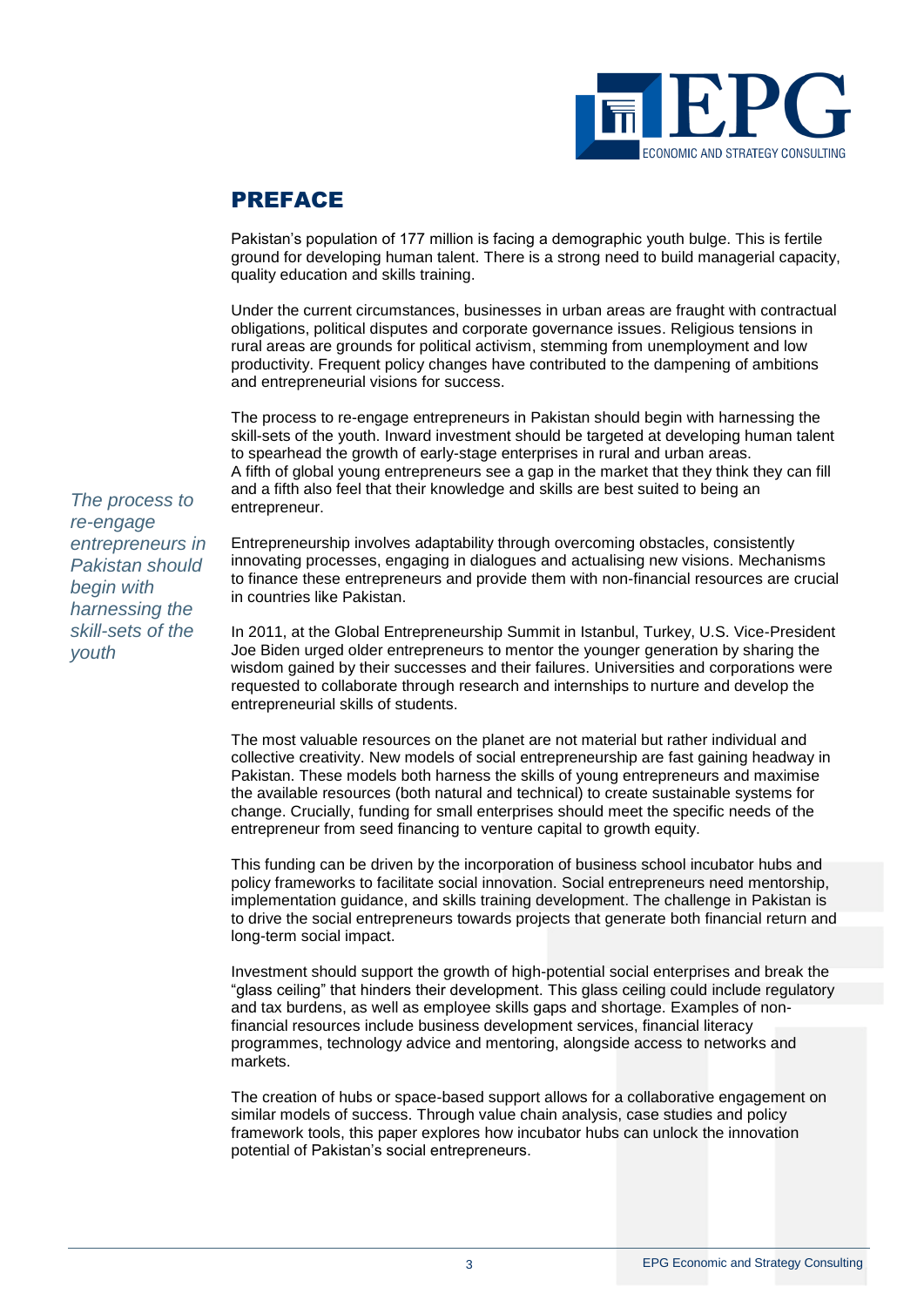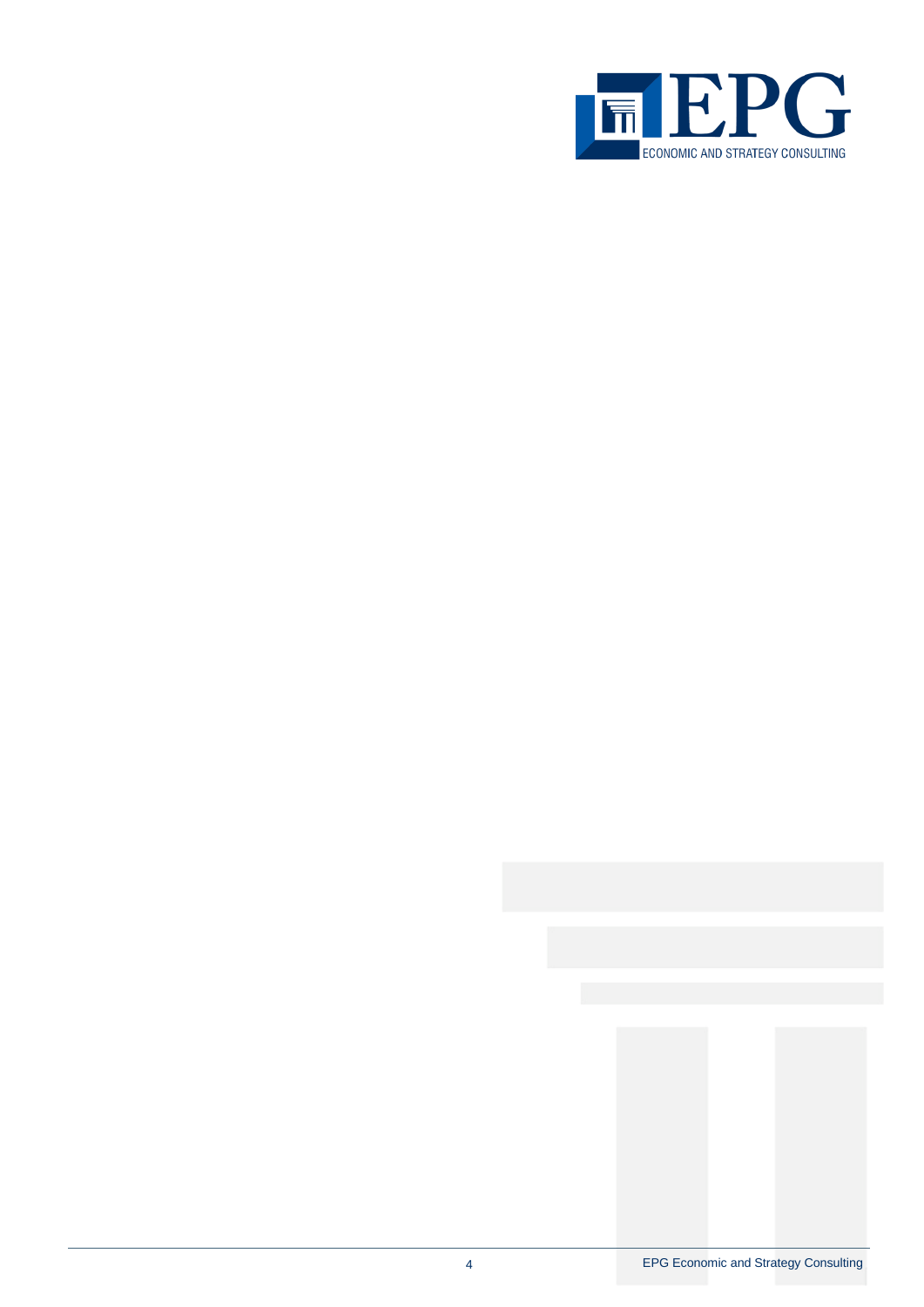

### **CONTENTS**

| <b>Executive Summary</b>                          |    |
|---------------------------------------------------|----|
| The Business School Incubator Model               | 7  |
| <b>Public and Private Funding</b>                 | 9  |
| <b>Research and Development</b>                   | 10 |
| <b>Infrastructure and Entrepreneurial Culture</b> | 11 |
| <b>Indian Case Study: IIMA</b>                    | 14 |
| A comparative Value Chain Analysis                | 16 |
| <b>Policy Frameworks</b>                          | 18 |
| Conclusion                                        | 22 |
| References                                        | 23 |
| About the authors                                 | 25 |
| Recent thought leadership                         | 26 |

**About the Economic Policy Group**

The Economic Policy Group (EPG) is an economic and strategy consulting firm based in London. We offer economic and regulatory policy advice, social impact analysis, impact investment advice and business management expertise to corporations, governments and the third sector around the world. More information can be found at www.economicpolicygroup.com.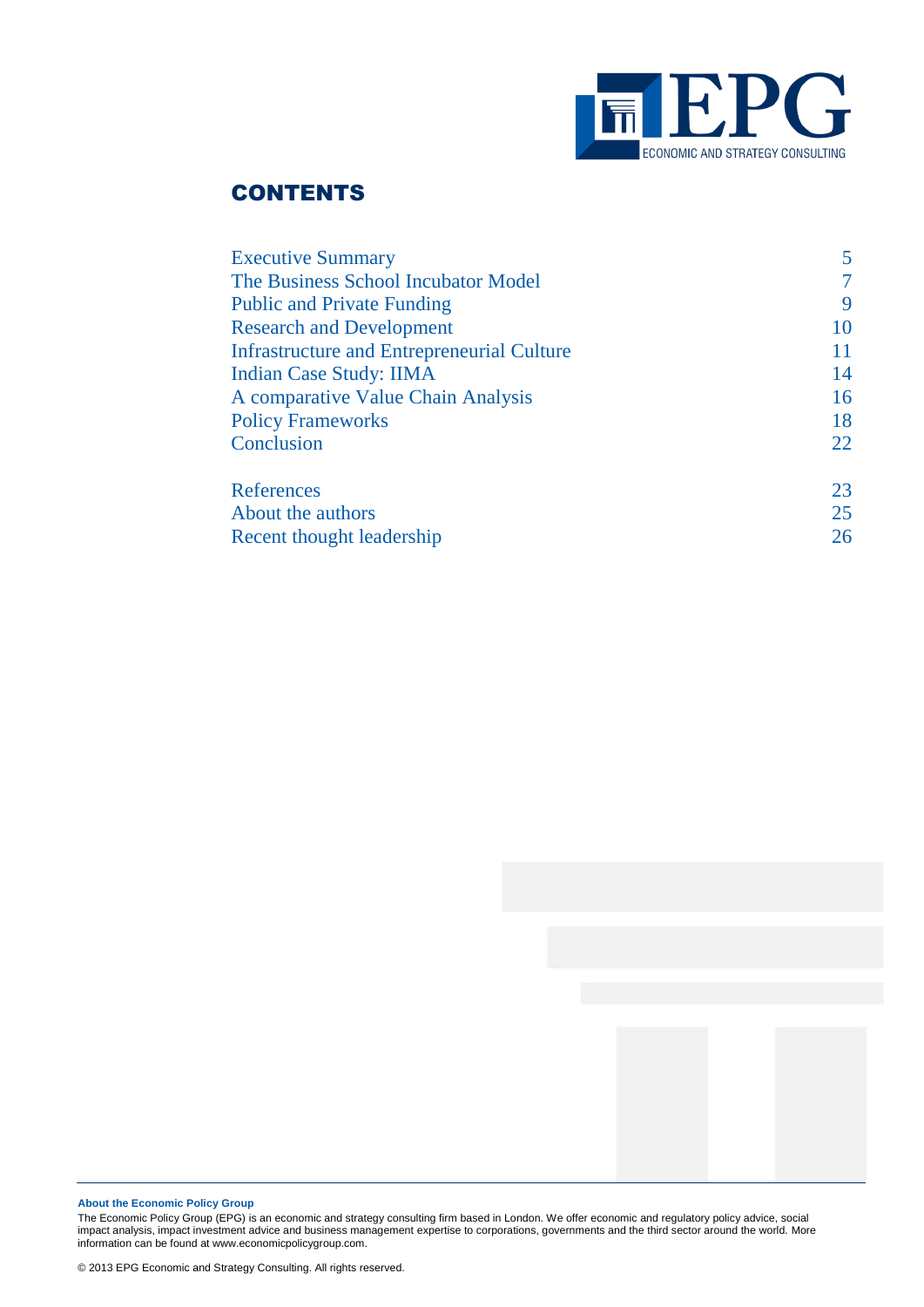

### EXECUTIVE SUMMARY

In the context of the accelerating pace of globalisation, the stiffening of competition and financial instabilities in the West, the focus is shifting from developed markets towards emerging markets.

*Policymakers, and social entrepreneurs are paramount to building a sustainable and stable knowledgedriven economy.*

educational heads economies will add more to global growth than all developed economies combined. In The next decade will be the first time since the Industrial Revolution when emerging some sectors, this growth will factor in to more than 80%.<sup>1</sup> Entrepreneurial businesses will be able to develop new business models which focus on high value-add niche segments whilst complementing the value chains generated by large corporations.

> Interestingly, the educational sector holds great potential in the emerging Asian Markets. But what sets it apart from the other conventional sectors? Business schools in countries such as India and Pakistan have huge growth potential in both delivering financial return on investment and social impact return.

This report will analyse the business education sector in Pakistan and examine how incubator models can harness the potential to develop enterprises which serve both commercial and social purposes.

There is a cross-dependency of various factors which can help to foster the combined growth of business education and social entrepreneurship in Pakistan. Policymakers, educational heads and social entrepreneurs are paramount to building a sustainable and stable knowledge-driven economy.



### **Figure 1: The macroeconomic environment**

#### *Source: EPG.*

-

The figure above gives a snapshot of a market structure which fosters growth and development at all levels of governance. The objective is to incorporate this on a micro level to the business education sector for which an incubator hub can be analysed in greater detail.

Pakistan is home to numerous microenterprises in rural and urban areas, which serve as a pipeline for two players: a) policy-makers, for whom long-term social impact can address community needs; and b) investors, who will need greater deal flow to finance

McKinsey & Company (McKinsey), "The Power of Many: Realizing the socioeconomic potential of entrepreneurs in the 21st century", October 2011.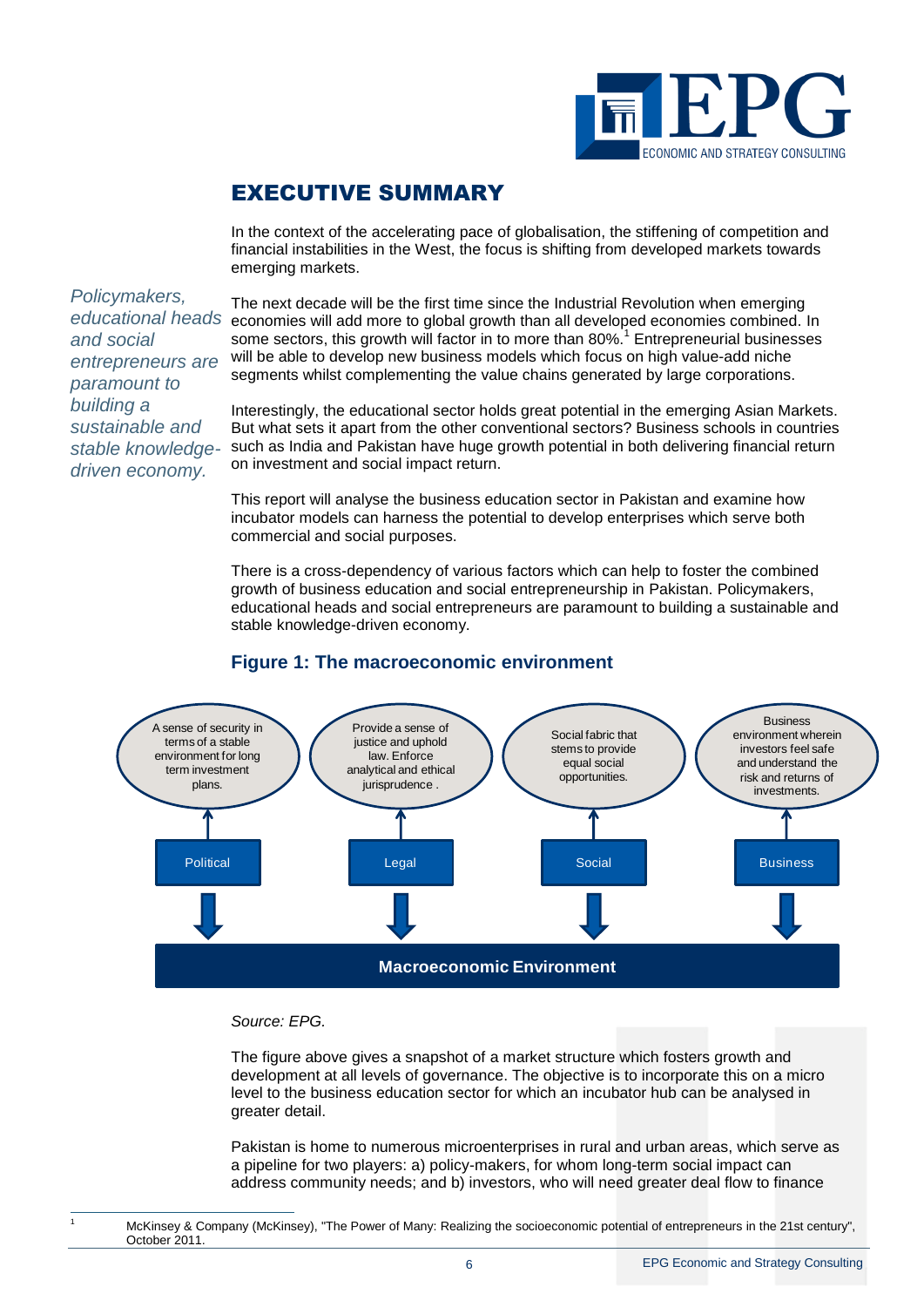

these microenterprises.

In an effort to promote foreign investment, the Government of Pakistan has employed taxation exemptions in the following sectors: interest income on foreign currency accounts, capital gains on sales of shares of listed companies, income from manufacture of solar energy equipment and income from fruit processing. Renewable energy and agriculture are fast-growing sectors in Pakistan, as are mobile banking and other technology-infused consumer industries.

The development community in Pakistan has tried to address the challenge of inefficient funding to smaller enterprises at the base of the pyramid by creating microfinance lending instruments and private sector intermediary institutions, including those supported by the International Finance Corporation.

Microfinance Banks (MFBs), such as the Kashf Foundation, First Microfinance Bank and the Orangi Pilot Project are established as separate legal structures administered and regulated by the State Bank of Pakistan. These institutions have made considerable strides in improving access to capital, from loan sizes of US\$10 to more than US\$1,000 for small businesses. Currently, default rates for SME clients of MFBs in Pakistan are amongst the lowest in the world, highlighting the success of the sector and the strength of their legal structures.

This paper will examine how both public and private sectors in Pakistan can maximise the opportunities in the nascent social enterprise sector in Pakistan, by harnessing the skills of young social entrepreneurs and investing in incubator hubs to further projects that achieve both financial and social returns.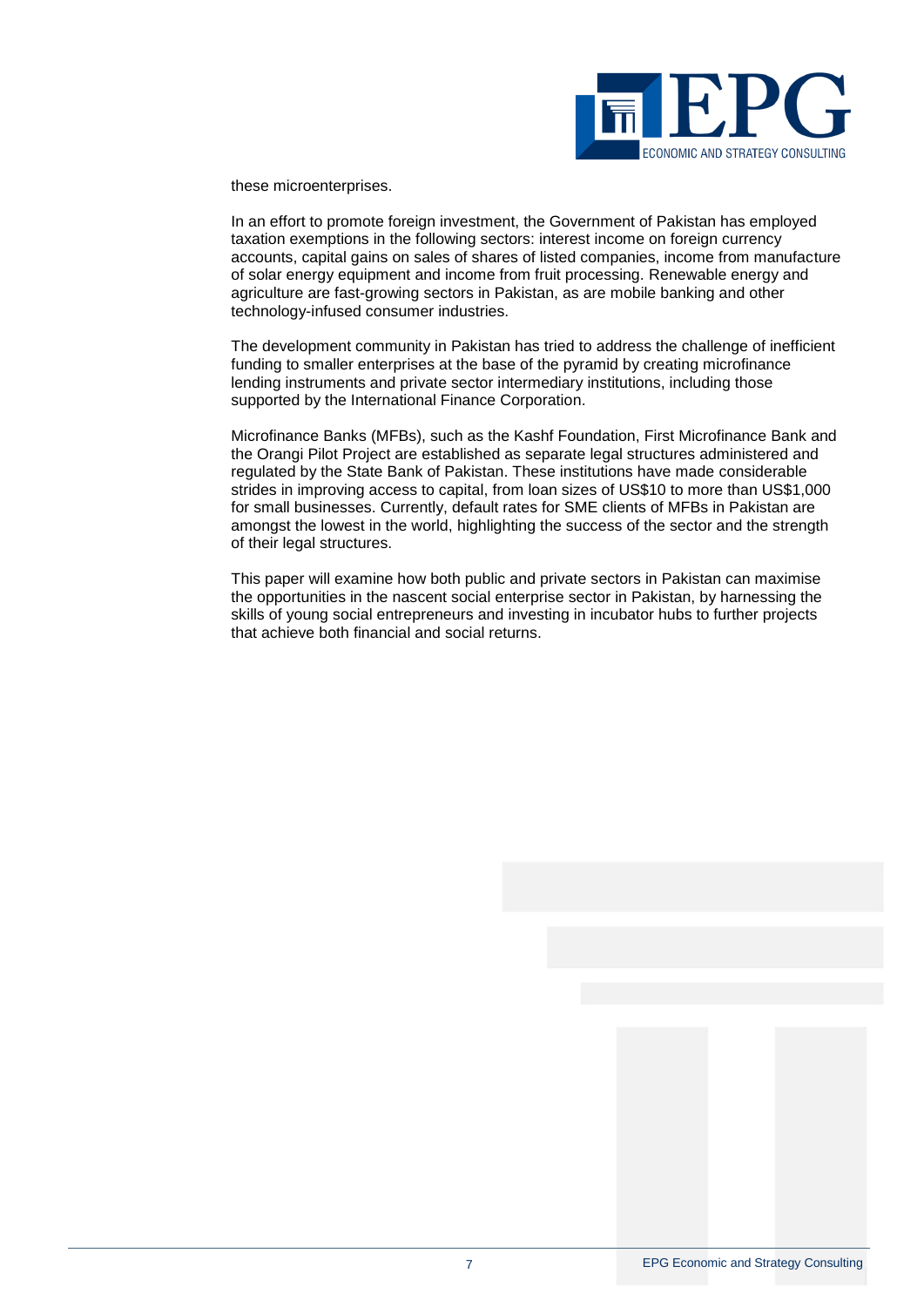

### THE BUSINESS SCHOOL INCUBATOR MODEL

Investment in higher education programmes should maintain a focus on better alignment of student skill-sets to the economic fabric of the market.

Pakistan requires a dynamic approach towards education to ensure socio-economic growth. The roles of the government, the private sector and infrastructure in building business education hubs are crucial.

Universities should promote knowledge transfer and talent exchange both by creating R&D incubator hubs as well as strengthening academic potential. The formation of university clusters could be a powerful launching pad for developing different facets of innovation strategy.

#### **Figure 2: The Business Incubator Model**<br>
Faculty-Student ratio<br>
Faculty-Student ratio<br>
(indicator of quality)<br>
Computers, Bloomberg **Government Support** Research and Development Funding Infrastructure Technical (initial Technical (initial<br>expertise for business,<br>sales, marketing etc.) expertise for business<br>sales, marketing etc.) Organisational anagement inputs plus relational support for elational support fo<br>human resources<br>development )<br>rastructure (providinitial capital, land,<br>equipment) development ) Infrastructure (providing equipment) Private investors Goverment grants and donations International publications **Research grants** Research grants Faculty-Student ratio (indicator of quality assurance) nputers, Bloomberg and Reuters terminals, Library Incubation centre for<br>business start-ups: business start-ups: provide initial seed funding Self generating funds (regular, executive courses, vocational etc courses) **Business Education**

#### *Source: EPG.*

 $\overline{2}$ 

The figure above presents an overview of the various macro inputs which need to be taken into consideration from both an investor and a policy perspective. Our approach is to deliver a comprehensive analysis of each support framework.

A research study claims that "five years after graduation, the average annual income for entrepreneurship majors and MBAs who concentrated in entrepreneurship was almost 27% higher than for other business majors and students with standard MBAs".<sup>2</sup>

Business schools can best provide platforms for entrepreneurial skills that will help students identify new business ideas and provide them with a practical approach including a willingness to take calculated risks, the ability work effectively in a team, the creative skills to organise resources and the vision to recognise opportunity.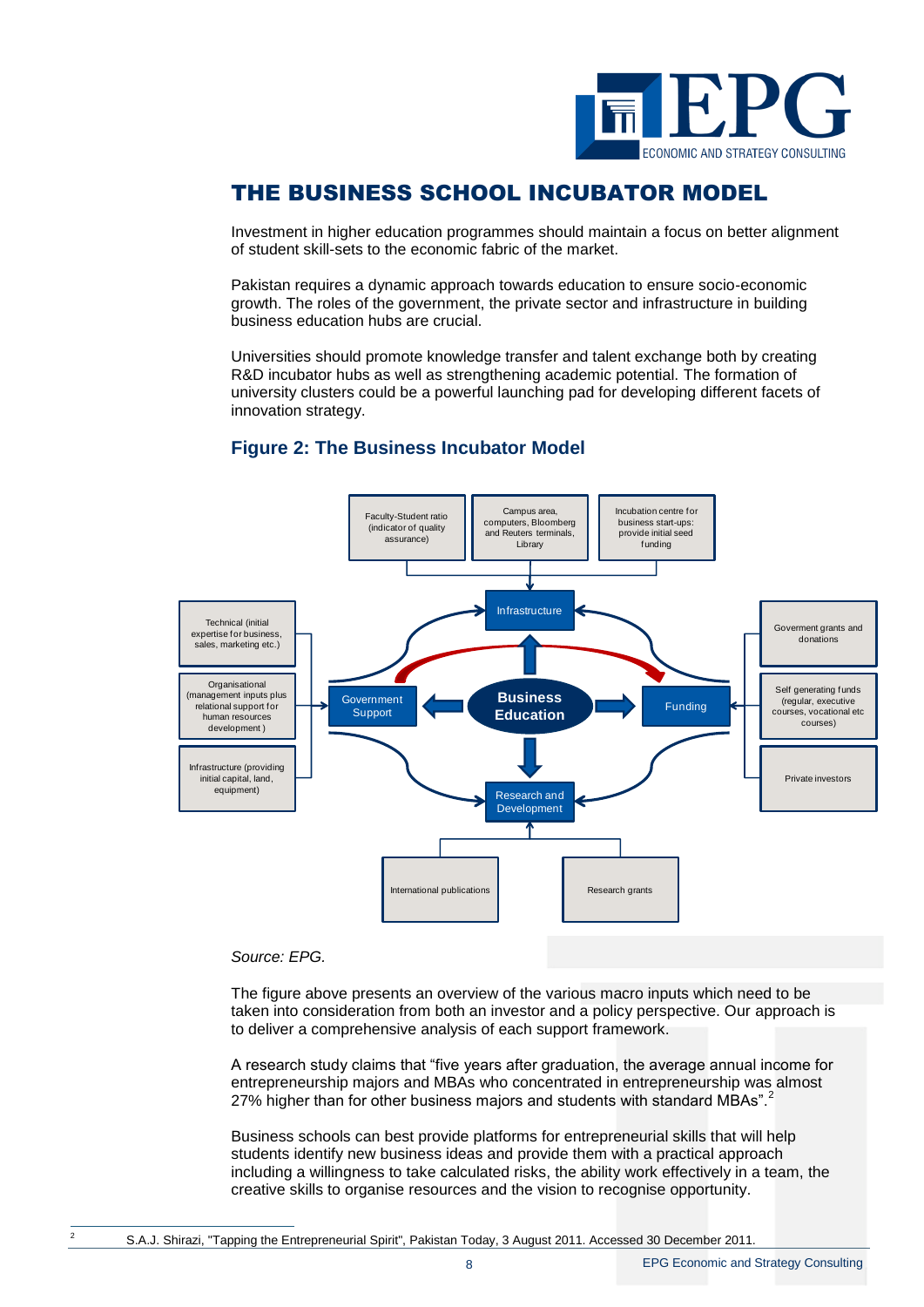

The Association to Advance Collegiate Schools of Business International (AACSB) is a global, non-profit membership organisation of educational institutions, businesses and other entities devoted to the advancement of management education. Established in 1916, AACSB provides its members with a variety of products and services to assist with the continuous improvement of business programmes in their schools.<sup>3</sup>

Below is a tabular representation of the estimated number of global educational institutions offering business degrees at any level, as of January 2012.



#### **Figure 3: Estimated number of educational institutions offering Business degrees (January 2012)**

Number of Institutions

*Source: AACSB, Page 9, Business School Data Trends and 2012 List of Accredited Schools, 2012.*

There are 99 higher education institutions offering business education in Pakistan. Although this is still a significant number, a major concern has been the rapid formation of business schools across Pakistan more for monetary reasons rather than the creation of socio-economic and quality academic hubs.

There has been a mushrooming of educational institutes, outside universities, in Pakistan, especially those providing business-related degrees. However, these often lack the credibility and quality of private sector institutions.<sup>4</sup>

Nevertheless, there are institutions which aim to improve the quality of business education in Pakistan and foster entrepreneurship. In July 2011, Pakistan hosted its inaugural Junior World Entrepreneurship Forum Conference at the Lahore School of Economics which was attended by large number of young scholars from UET, LUMS,

-

<sup>&</sup>lt;sup>3</sup> AACSB website homepage. Accessed 6 October 2012.

<sup>4</sup> A.A. Qureshi, "How do perceptions of the importance of Service-Quality Determinants differ across key stakeholder groups in the Pakistan Higher Education Sector?", MPhil Thesis, March 2012.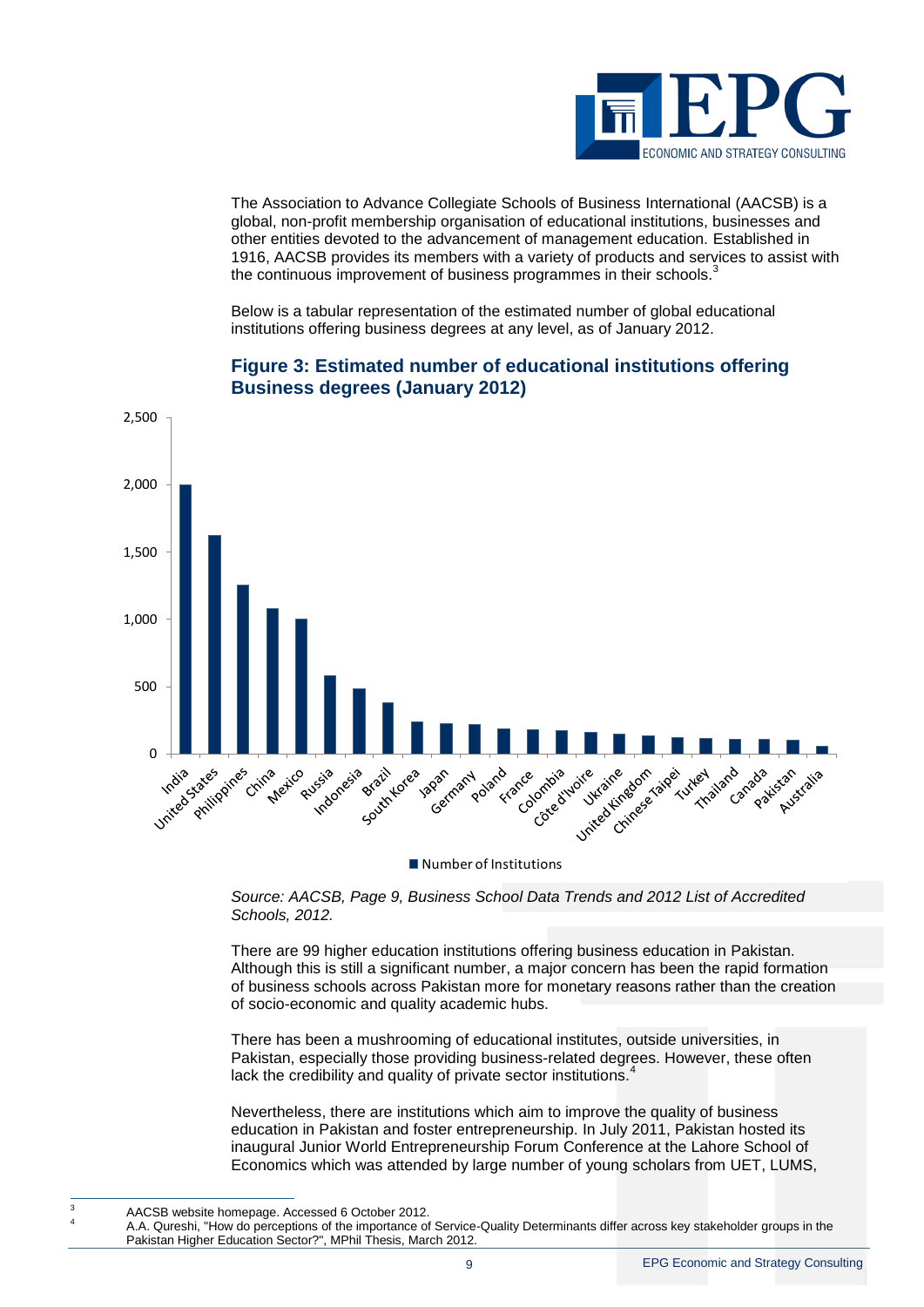

UCP, Punjab University, FAST, NUST, IM Sciences and Lahore School of Economics.

The MIT Enterprise Forum of Pakistan is a good example of a membership organisation which promotes the growth of innovative and technologically-oriented enterprises through specialised executive education programmes. These programmes include roundtables, discussion panels, investor forums and awards ceremonies which showcase successful entrepreneurs. The executive education includes developing and providing linkages for angel investors in Pakistan, discussing exit strategies, investor incentives and regulatory frameworks to create an enabling environment for social investment in the country.

### PUBLIC AND PRIVATE FUNDING

Funding for incubator hubs in business schools must be aimed toward the objective of long-term sustainability. The funding support should partially come from the Government, forming a basis for fixed costs, namely, staff, utilities and rental expenses. It is also in the interest of the government to build a solid foundation of business schools for socio-economic development. Private funding also plays a role in determining the scope of upside, or return on investment (ROI), for the investor.

*HEC is to facilitate institutions of higher education to serve as engines of growth.*

-

The mission of the only in terms of pure financial gain but also in terms of the social impact returns. In the The Sharpe Ratio<sup>5</sup> of the investment on business education should be calculated not long-term, business schools should be able to self-sustain and generate funds from fulltime and executive education programmes as well as initial capital investments to incubator hubs.

> The Higher Education Commission (HEC) is an educational body in Pakistan formed in 2002, and committed to providing a platform for socio-economic development. The HEC is dedicated to improving both the quality and quantity of business education institutions and assist in its development from both macro and micro perspectives.

> Dr Javaid R Laghari, the Chairperson of the HEC stated: "The mission of the HEC is to facilitate institutions of higher education to serve as engines of growth for the socioeconomic development of Pakistan. HEC is faced with three key challenges: (a) quality; (b) access; and (c) relevance".

> Whilst Government policies should support the creation of incubator hubs, they can aim to minimise their input in the admission, governance and management of business schools. Business schools need to have autonomy to grow so that rather than being a centre of political focus in the long run, they can be more focused on wholesome educational development and socioeconomic reform.

The Government can initiate support business schools in three areas:

- technical (information technology, equipment);
- operational (management, human resources); and
- infrastructural (freehold land, buildings at a discount).

The Government of Pakistan has shown a commitment towards building social entrepreneurship hubs in the country through partnerships.

An example of a government-run programme is the Benazir Bhutto Shaheed Youth Development Programme, initiated by the Government of Sindh, which addresses the

<sup>5</sup> A ratio developed by Nobel laureate William F. Sharpe to measure risk-adjusted performance. The Sharpe Ratio is calculated by subtracting the risk-free rate from the rate of return for a portfolio and dividing the result by the standard deviation of the portfolio returns.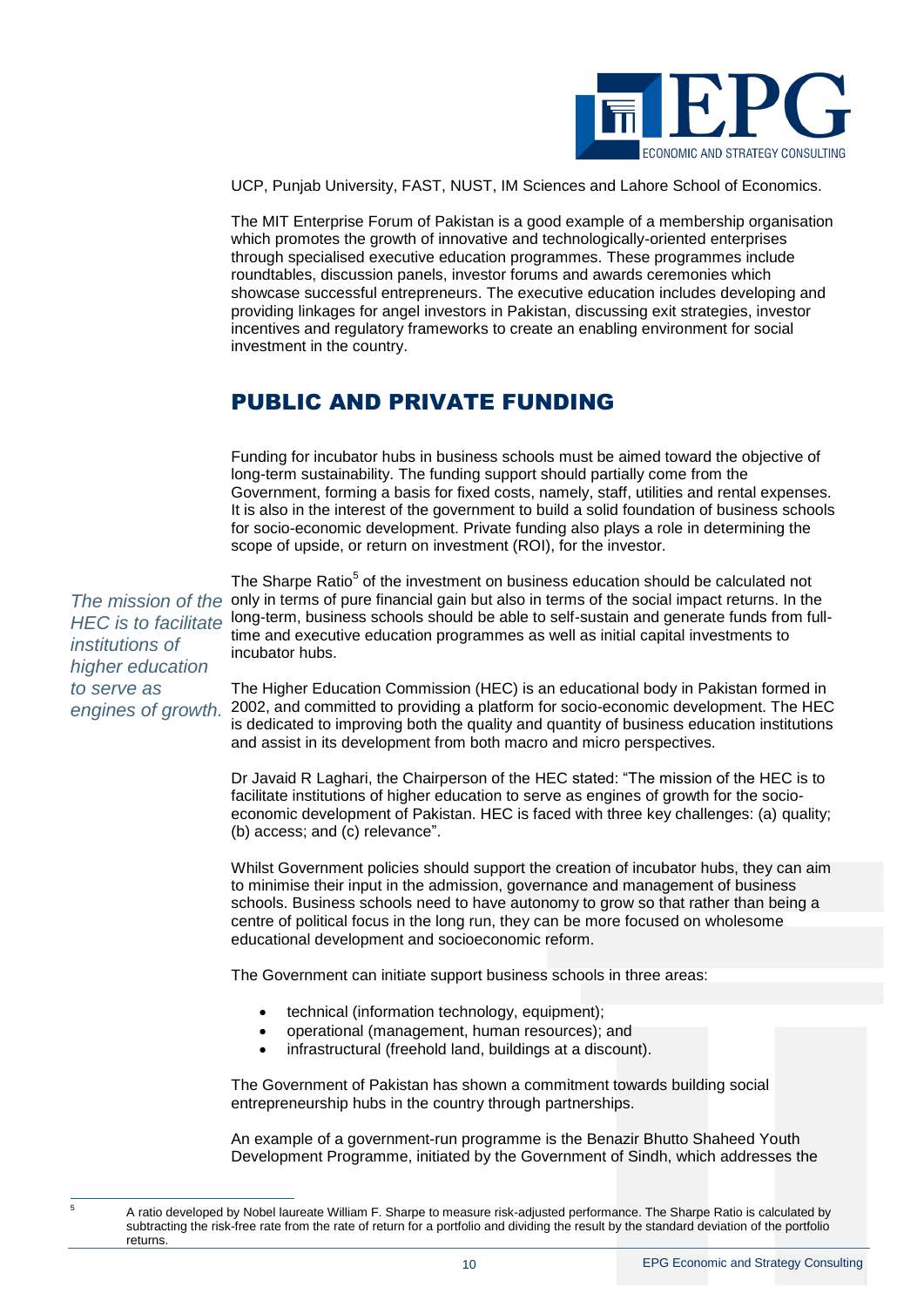

issue of unemployment by developing human talent in the province. The Programme provides opportunities for skill development to approximately 100,000 semi-literate and educated unemployed youth in Sindh for a period varying between three months to one year.

The Government of Pakistan has also functioned as a social intermediary, funding the Women Business Incubation Centre (WBIC), established by the Small and Medium Enterprise Development Association (SMEDA). This centre provides hands-on support to women entrepreneurs. Uniquely, the incubator offers training programmes to new business ventures and supports existing enterprises owned and managed by women, specifically in early stages when fledgling businesses are most vulnerable.

Women, often seen as careful and meticulous in their approach to business ownership, are increasingly collaborating in community structures to create larger enterprises. This cultural movement in Pakistan's social structure holds much promise for investors considering long-term investments, which should include raising employment, diversifying skill-sets and broadening the scope of investment to wider segments of the population.

### RESEARCH AND DEVELOPMENT

Research and Development (R&D) is often one of the main components in the quality evaluation of business school incubator hubs. Universities with R&D units are an important facet of the social innovation strategy and the development of successful entrepreneurial ventures in incubators.

Improved connectivity and innovative IT systems can cultivate information exchange and knowledge transfer, creating in effect a virtual self-support network across business schools in Pakistan.

Publication of research papers can also drive government grants for R&D. Support for the publication of social entrepreneurship papers and articles in global journals can encourage business school faculty to participate in international business conferences and present their research findings, winning credibility in the social entrepreneurship field. For example, the Lahore University of Management Sciences (LUMS), Iqra University in Karachi and National College of Business Administration & Economics in Lahore have been very active in achieving recognition in social impact journals.

A generation of business leaders can be bred who participate in economic and social policies and assist in creating a stable environment to promote social entrepreneurship. The Karachi School of Business and Leadership (KSBL) has taken steps to encourage R&D initiatives. KSBL is one of the highest-ranked business schools in Pakistan, and was established by Pakistani business leaders who recognised that Karachi, the business and commercial hub of Pakistan, needed a world-class business school.

By promoting economic and social change, KSBL's objective is to nurture leaders who create positive social impact in domestic projects through their knowledge, skills, expertise and contribute to global best practice. The Dean of KSBL, Robert Wheeler said, "We'll cut back on the administrative work that faculty is often required to do in Pakistan and encourage them to do applied research that could be used in the industry, government and business".<sup>6</sup>

Furthermore, the Virtual University is an example of a non-profit educational institution established by the Government of Pakistan which uses media and technology to create knowledge transfer in Pakistan. Using free-to-air satellite television broadcasts and the

*Improved connectivity and innovative IT systems can cultivate information exchange and knowledge transfer*

-

Haq's Musings, Riaz Haq blog, "KSBL world class business education in Pakistan", 3 January 2012. Accessed 6 October 2012.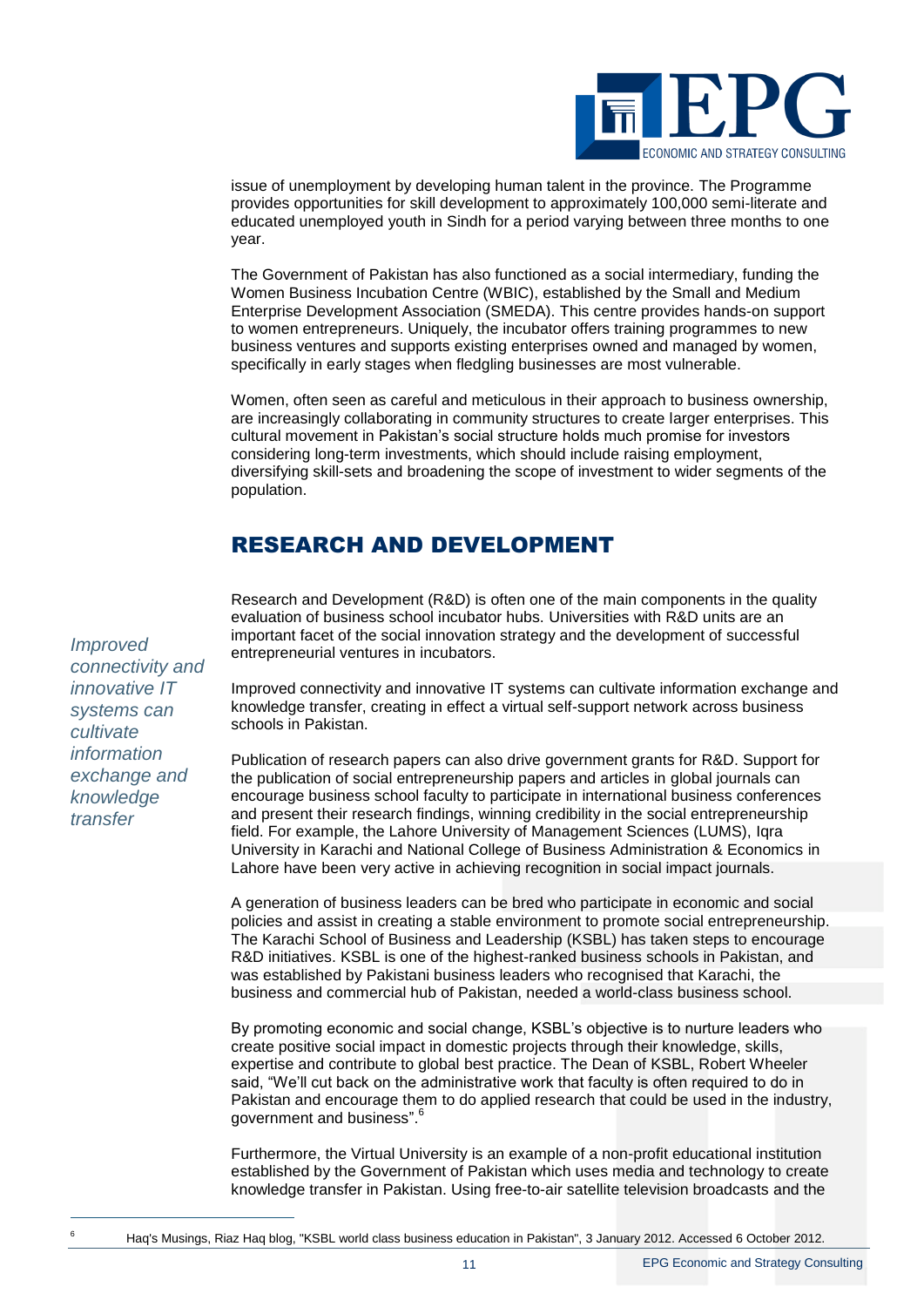

internet, the Virtual University allows students to follow its rigorous programmes in a virtual format, regardless of the students' physical locations.

The University also aims to alleviate the lack of capacity in the existing universities while simultaneously tackling the shortage of qualified professors in the country. The University opened its virtual doors in 2002 and in a short span of time, has reached more than a hundred associated institutions providing infrastructure support to the students. Pakistani students residing overseas in several other countries of the region are also enrolled in the University's programmes.

Another example of a successful incubator hub is at the Institute of Business Education (IBA), established in Karachi in 1955 with initial technical support from the Wharton School of Finance at the University of Pennsylvania and the University of Southern California. IBA's Centre for Entrepreneurial Development (CED) aims to promote entrepreneurship education at the university-level, a programme that culminates in a business plan competition in which students pitch their business ideas to a panel of judges.

Moreover, the IBA CED is not just geared towards students at IBA in Karachi – it targets a consortium of eight universities across Pakistan – including those in Quetta, Peshawar and Islamabad. This extension of the programme gives students in lesser known and smaller universities access to quality entrepreneurship education, skills and opportunities.

## INFRASTRUCTURE AND ENTREPRENEURIAL **CULTURE**

Infrastructure development for incubator hubs in business schools can take the form of:

- PhD faculty;
- a higher ratio of faculty to students;
- higher standard of buildings; and
- improved equipment.

The incubator hubs should be aimed at forming viable and scalable business models aimed at social innovation. By strengthening the incubator hubs, one can promote entrepreneurial opportunities to students, enhance their skill-sets through consistent mentorship programmes, and provide them with access to capital. A big challenge in Pakistan is the lack of entrepreneurial culture. University graduates spend large amounts of time searching for employment in a job market where private sector opportunities are poor.

The Youth Engagement Services Network in Pakistan is an example of an organisation which plays a leading role in developing entrepreneurship so that Pakistan's youth becomes the ultimate beneficiary of the economic development process. Their mandate is to strengthen youth-led SMEs in order to spread social innovation models locally by building strong links with public, private and educational institutions. Other changemaker networks in Pakistan include Social Innovation Hub, Ashoka Pakistan and Pakistan Sustainability Network.

Importantly, business plan development is a strong component of the incubator hub. At the rural level, the WBIC offers business development services including training programmes to women entrepreneurs. The effort is focused on encouraging new business start-ups and the provision of support to existing enterprises by nurturing the growth of businesses owned and managed by women to an extent that these become sustainable; more specifically, at an early stage, when they are most vulnerable.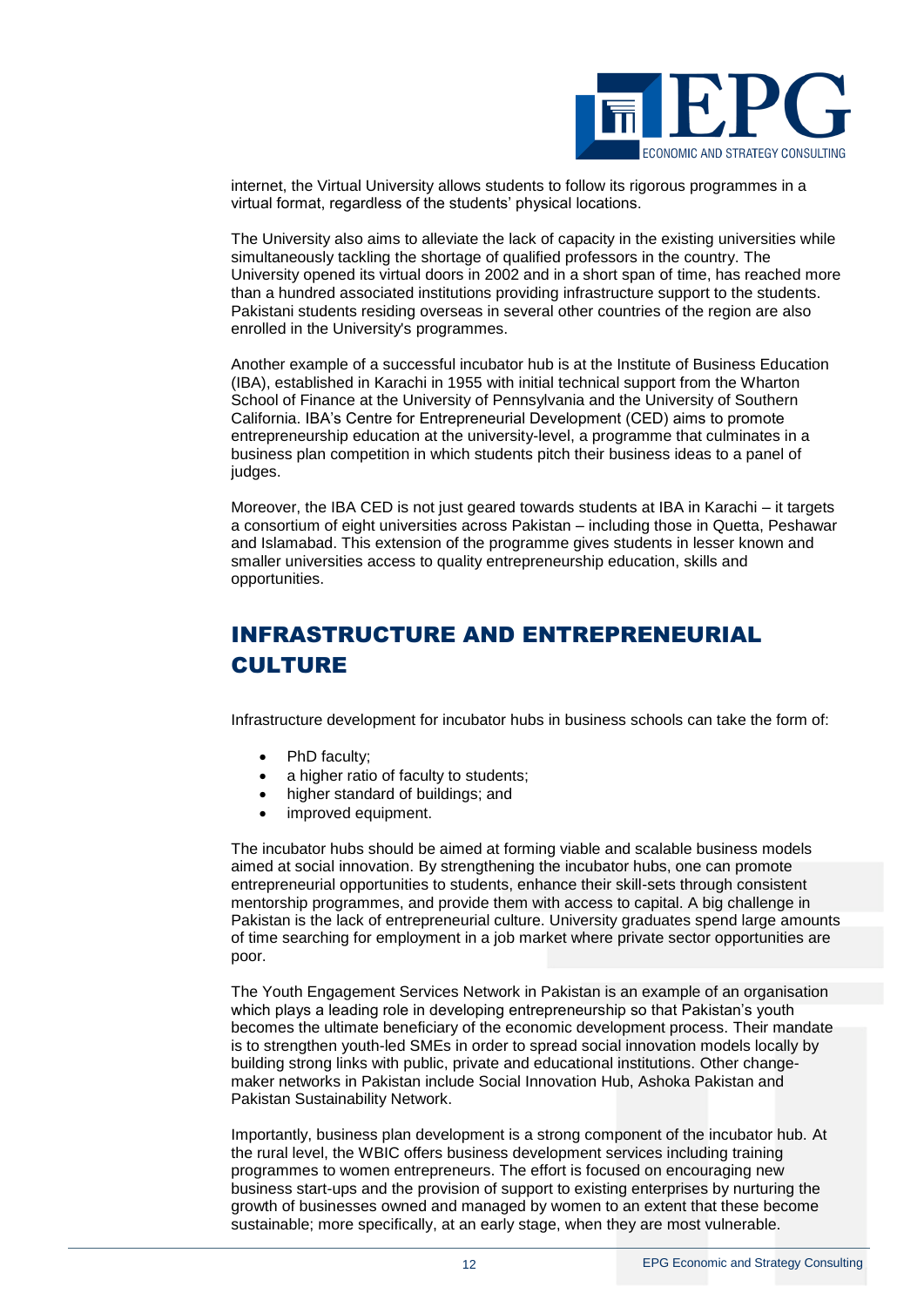

At the urban level, youth organisations such as the Pasha Social Innovation Fund provide entrepreneurs with business plan mentoring for cost-effective technology implementation to social ventures. Similarly, training entrepreneurs in succession management is crucial to ensuring the longevity of their enterprises, encouraging replicability and providing scalability to other regions of the country. When a business plan training programme has been put into place, an inter-generational knowledge transfer will transpire and the culture of innovation will evolve.

In addition, building quantifiable and measurable targets adapted to rural and urban environments in Pakistan as well as assessing investment readiness of the target enterprises will be useful to fostering entrepreneurship. A large portion of early-stage enterprises in Pakistan do not have the in-built skill sets to administer complex financial products.

Due to this reason, and because the risk of default is lower in the growth stage, fewer investors invest at the early stage. This means that the distribution of capital is skewed towards the growth stage, while early-stage enterprises find it difficult to raise capital.

The pipeline, or deal flow for funding, structured across a range of risk and return scenarios, needs to be better formed, and there needs to be more support for earlystage enterprises. This goes hand-in-hand with the need for greater financial literacy; financial options across all stages of the organisational lifecycle; legal contractual mechanisms to protect against mission drift and take-over and incentives to diversify funding and the income base.

*Entrepreneurship consistently bridges the gap between the private sector, human capital, government*

-7 In this regard, combining the guarantee of loan capital with comprehensive mentoring systems could drive a self-sustaining ecosystem of enterprises. Concerned parties need to establish the appropriate metric system to transcend the conventional players – the investor, the investee and the fund – and to examine the broader range of intermediaries in the market.

intellectualism and where the injection of loan capital would catalyse rapid growth in the enterprise and The challenge for the investor is to identify the entrepreneur at an "inflection point", influence both policy and grassroots development. The idea is not simply to grow one organisation but to grow the sector industries at large, as success is often built through collaboration. Entrepreneurship consistently bridges the gap between the private sector, human capital, intellectualism and government, allowing for sustainable and scalable growth across multiple sectors.

> Investors also need to assess social impact and gauge whether entrepreneurial ventures are actually effecting change in the communities and building unique and innovative business models. The formation of an ecosystem will help to achieve this long-term investment objective and further clarify the goals of the individual entrepreneurs in order engage the right players that are needed for these early-stage enterprises to succeed.

Developing entrepreneurs could also take the form of initiating a "Fellows" system comprising of Pakistan's most inspirational social entrepreneurs who are eager to make a long-term social impact. The Fellows System can create mentorship networks around the incubator hubs, build a narrative around social entrepreneurship and help to generate qualitative data for investors to account for ROI taking into account the "triple bottom line".<sup>7</sup>

By sharing a passion for their projects, Fellows can help raise awareness of social entrepreneurship through media interviews, speaking engagements and online platforms, as well as engaging with both policymakers and private sector investors.

<sup>&</sup>quot;Triple bottom line" expands the traditional reporting framework to take into account social and environmental performance in addition to financial performance.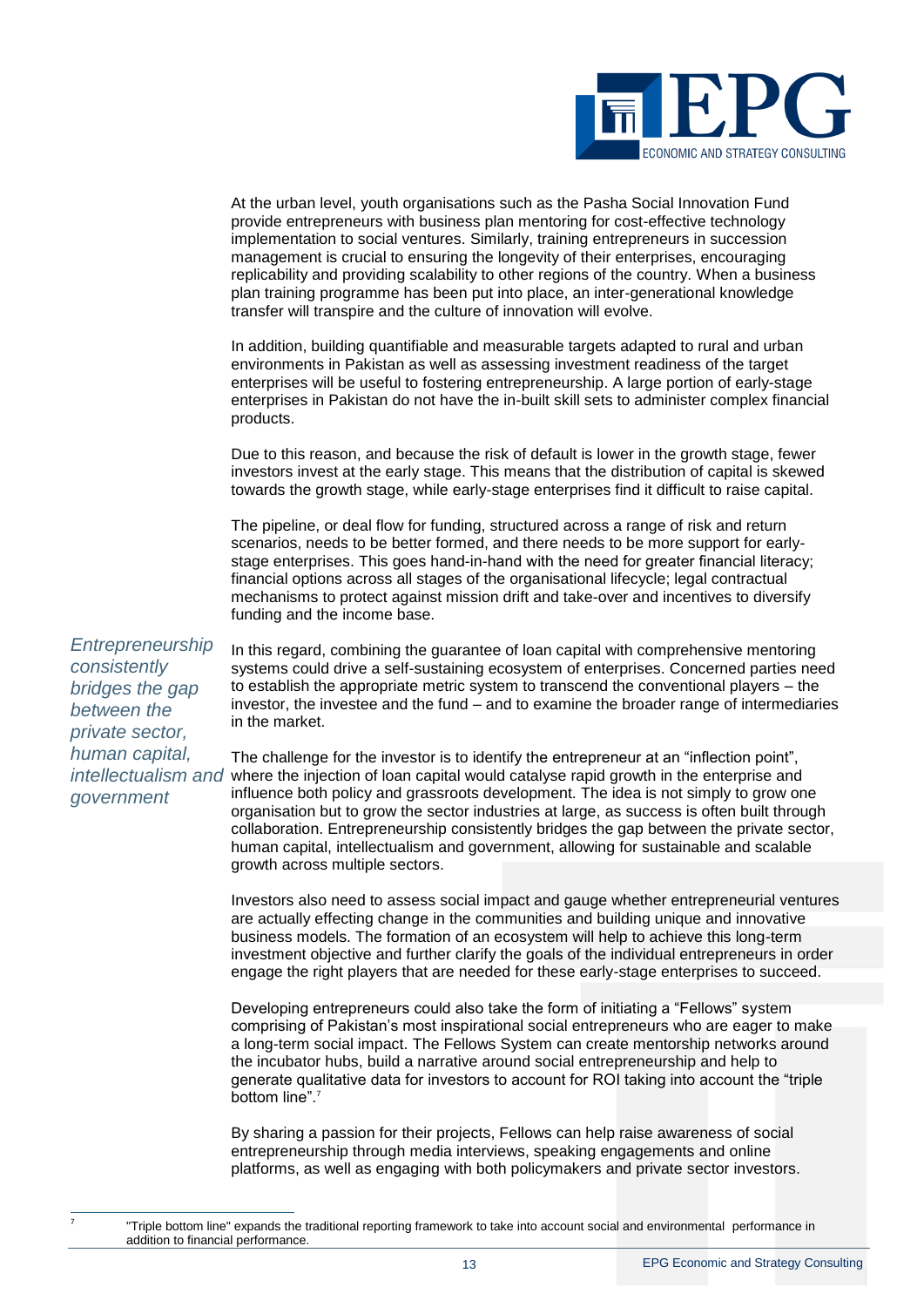

An example of a Fellow for Pakistan is Dr. Asher Hasan, Founder and CEO of Naya Jeevan, a non-profit organisation dedicated to regenerating the prospects of low-income families by providing them with affordable access to quality healthcare infrastructure. Naya Jeevan offers its insurance programme in Pakistan at subsidised rates under an innovative health insurance model, underwritten by Allianz-EFU, IGI Insurance, and AsiaCare. Hasan is a 2009 member of the Clinton Global Initiative, a TED Fellow and a Draper Richards Social Entrepreneur Fellow for 2009-2011.

Roshaneh Zafar is another example of a Fellow who established Pakistan's first interconnected conglomerate of microfinance-based companies, the Kashf Foundation and the Kashf Microfinance Bank. The Kashf Bank has so far attracted 15,000 depositors, a quarter of whom are women. Zafar aspires to increase this number to one million by 2015 and aims for two-thirds of the recipients to be women. $8$  In addition to the bank, Zafar is diversifying the brand into an insurance company, a financial education company and a business incubator to support the needs of micro-borrowers and help them scale and expand their businesses.

### **Case Study**

-

**Invest2Innovate (I2I) is an example of a social intermediary which provides tailored services to early-stage enterprises both to grow their businesses and connect them to capital.**

Pakistan is the pilot market where the intermediary plans to support the growth of a selfsustaining ecosystem of microenterprises, fostering entrepreneurship using top-down and bottom-up approaches.

I2I is keen to mentor entrepreneurs through its incubator function and Accelerator programme, and aims to create an enabling environment for technological innovation by cultivating local, regional, and global partnerships necessary to grow the social innovation space.

I2I caters to a diverse range of early stage enterprises, some of which include MilkOp, a forprofit enterprise that offers support to dairy farmers; a non-profit enterprise that delivers affordable clean energy solutions to empower the rural poor; and Hosh Media, a social enterprise that aims to transform Pakistan's media industry by empowering and engaging Pakistan's youth in quality journalism online.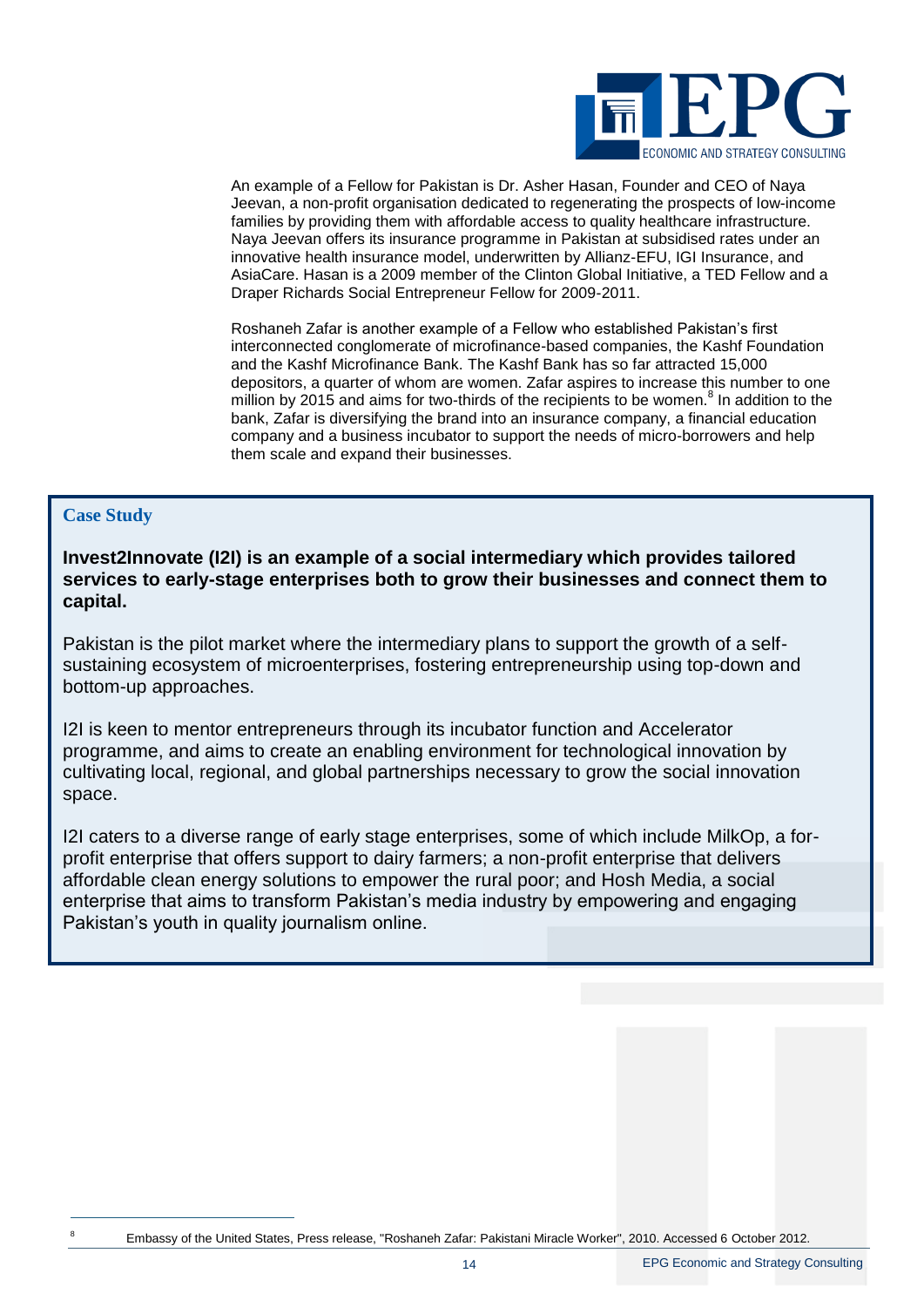

### INDIAN CASE STUDY: IIMA

Entrepreneurial ventures lend momentum to business schools and the creation of incubator hubs. In this report, the Indian Institute of Management, Ahmedabad (IIMA) is used as a proxy model for Pakistan.

A key assumption for the proxy model is that within 10 to15 years, Pakistani business schools can achieve the same growth trajectory as the current crop of Indian business schools. The development of an economy is influenced by the growth and success of entrepreneurs, and we present below a comparative graph showing the export intensity for India and for Pakistan.



#### **Figure 4: India and Pakistan export intensity (1980-2010)**

*Source: World Bank.*

In the figure above, one can note that India excelled in export intensity (measured as export dollars per capita). By contrast, Pakistani businesses struggled with infrastructure deficit, security concerns, poor governance and regulation and lack of entrepreneurial growth.

Pranay Gupta, CEO of Centre of Innovation and Entrepreneurship at the IIMA, offered recommendations to students keen to pursue entrepreneurial activities and start social ventures.

A primary concern for many students is the opportunity cost of turning down business school offers to launch riskier entrepreneurial ventures. IIMA proposed that entrepreneurial students can apply for company placement programmes two years after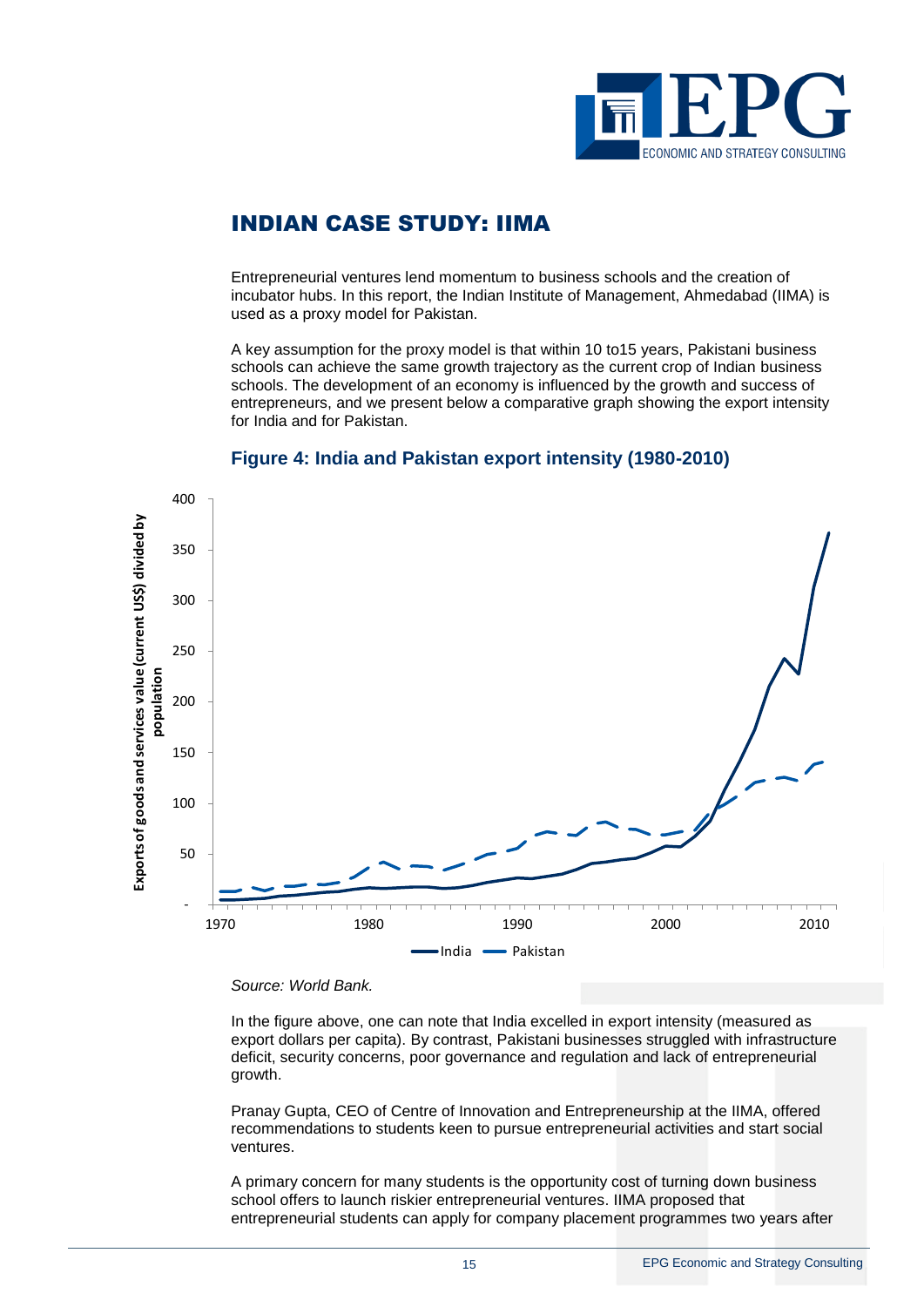

setting up their business venture. This increases student confidence to invest in new business ventures. Statistically, IIMA has seen 20 to 30 students launch their own startups; only 2-3 students have returned to apply for company placements. The batch size is approximately 300, therefore around 10% of the batch size takes the entrepreneurship route and only 10% of those who take the entrepreneurship route return to complete business school.

Many students have concerns that launching an entrepreneurial venture would impair the payback of study loans (typical study loans are of the range of INR1.5m). IIMA, with the help of its alumni pool, created an entrepreneurship fund which allocates an initial salary to entrepreneurs so that they are able to pay off their loans. IIMA has also requested banks to push back the loan payoff date by one year. The typical seed funding provided by IIMA is of the order of INR2.5m (approximately US\$50,000). The funding for entrepreneurial ventures is provided by the Indian government with a clause to repay the funds in a particular time frame if the venture starts making profit. Interestingly, there is no obligation to pay back seed funds if the business venture does not have any operating profit and closes down.

However, there is a strict set of rules and regulations as to whom and how the funds are allocated. A panel assessment of the business plan is initiated to determine its feasibility and success. IIMA professors and industry experts make the final decision on whether the business plan can qualify for seed funding from the Institute.



### **Figure 5: Benefits of an entrepreneurial system in business schools**

#### *Source: EPG.*

The figure above shows that the ROI of business school incubator hubs is not only financial but also social, entrepreneurial and political, and form an integral part of Corporate Social Responsibility (CSR) activities. The arrows pointing outwards show the benefits or outputs generated from the establishment of incubator hubs in business schools. By contrast, in Figure 2, the arrows pointing inwards show the inputs that are needed to successfully establish a business school incubator hub. There are some extra parameters for organic growth which can be tailored as per policy and investor needs.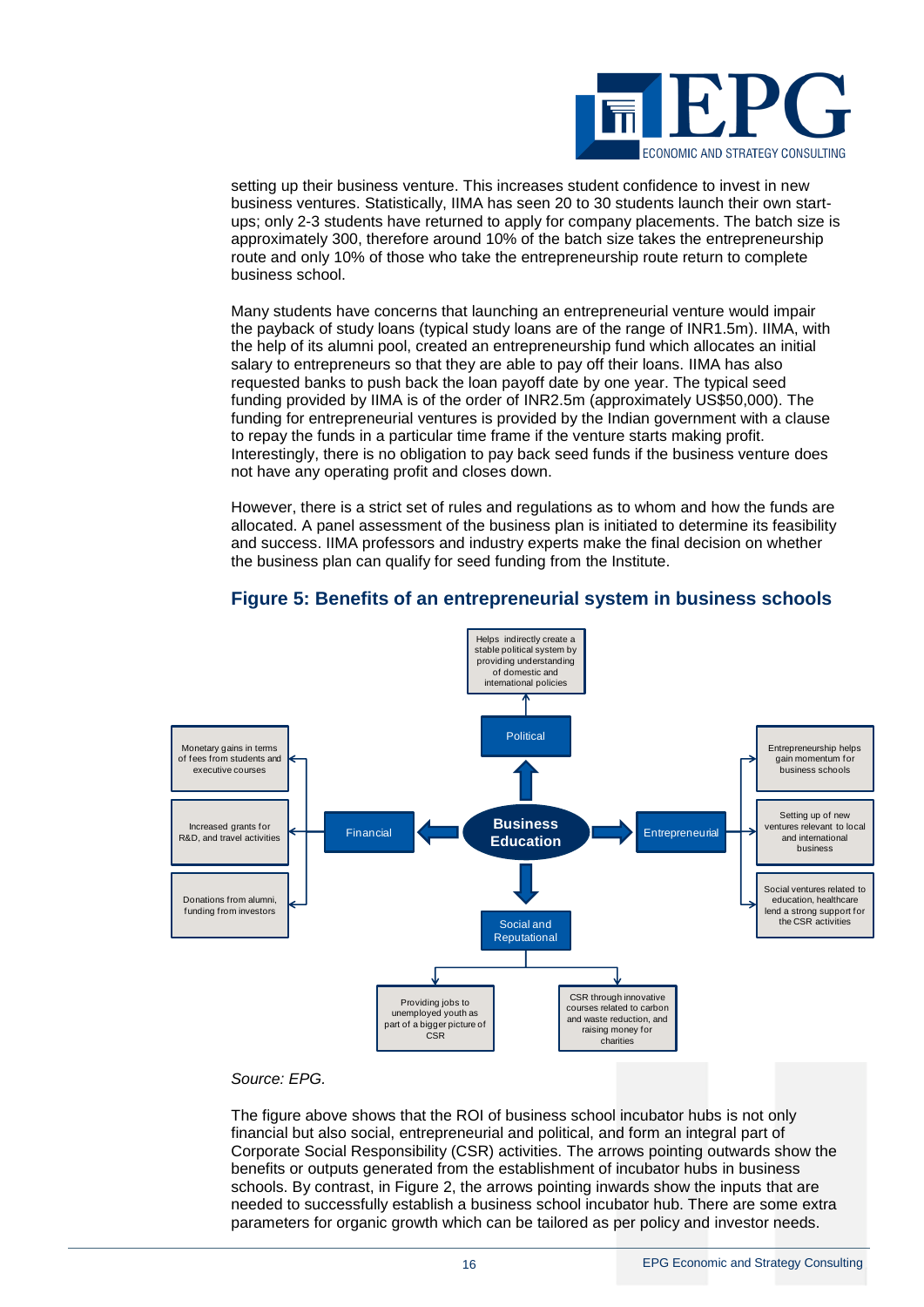

### A COMPARATIVE VALUE CHAIN ANALYSIS

A value chain analysis is a strategic representation of the various primary activities that help generate an output. For the establishment of world-class business school incubator hubs, there are various factors which would constitute as inputs. These inputs are then compared across different business schools and a comparative assessment is made about the strengths and weaknesses of each incubator hub.

Value chain analysis is important in allowing both public and private investors to evaluate the quality of the outputs. Below is a short comparative analysis on Pakistani business schools which ranks them as per a collective ranking in terms of:

- faculty;
- students:
- HECs; and
- and research activities.

The comparative analysis below for the US, Europe and Pakistan guides business schools to adopt a comparative framework. Each category is divided into internal and external subclass and weights assigned. A weight of zero denotes the lowest ranking while five denotes the highest.

### **Figures 6-8: Value Chain Analysis of US, European and Pakistani Business Schools**

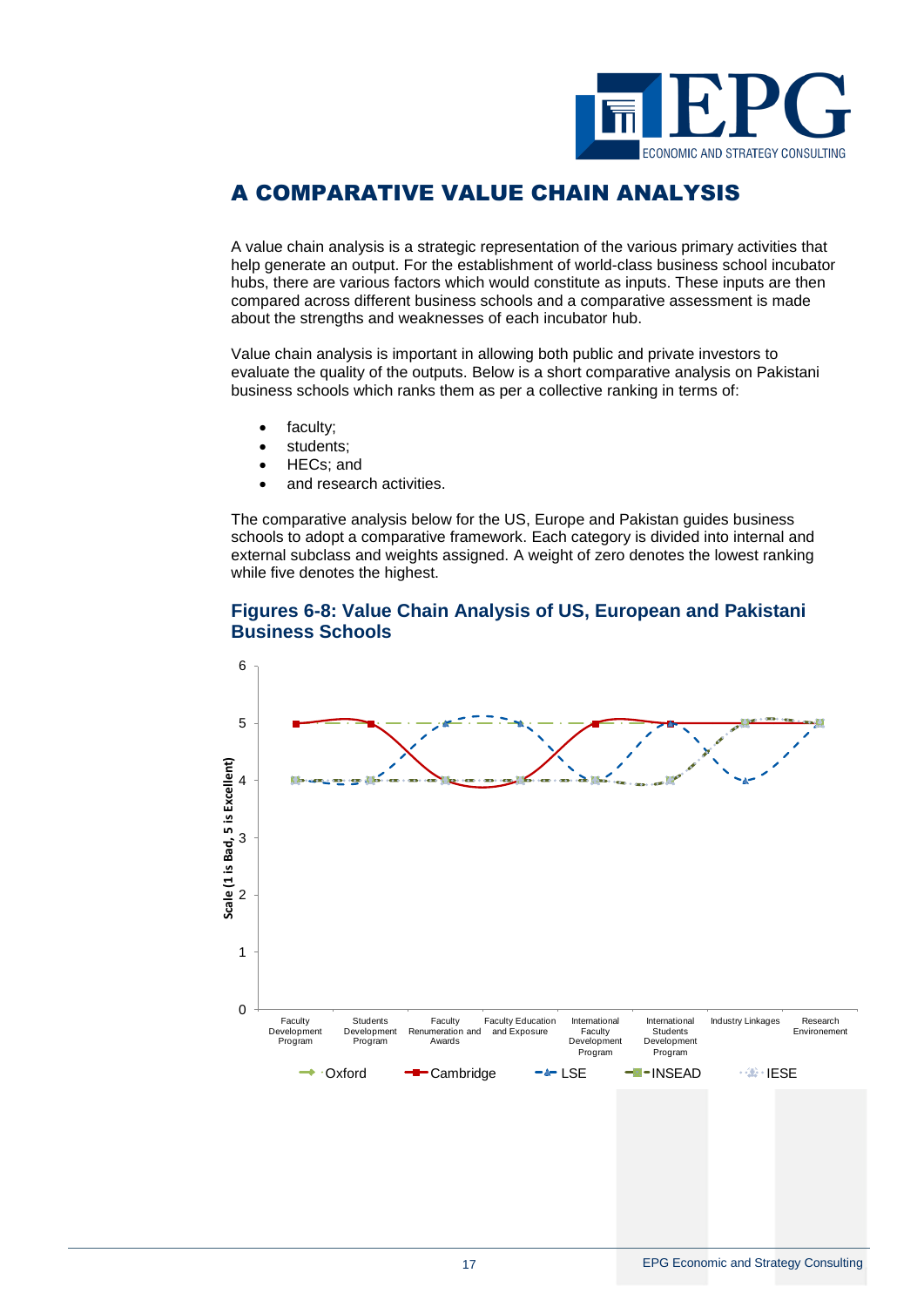



*Source: N.A. Kolachi and A.Z. Wajidi, "Business Education in Pakistan: Identifying weaknesses and suggesting improvements", East West Journal of Economics and Business, Vol. XI - 2008, No 1 and No 2, 2008. Lines smoothed for ease of reading.*

As indicated above, Pakistani business schools can improve in areas of R&D, faculty development and building a global brand.

It is worth noting that the above value chain analysis does not take into account all the input factors in our model in Figure 2 due to lack of sufficient and liquid data.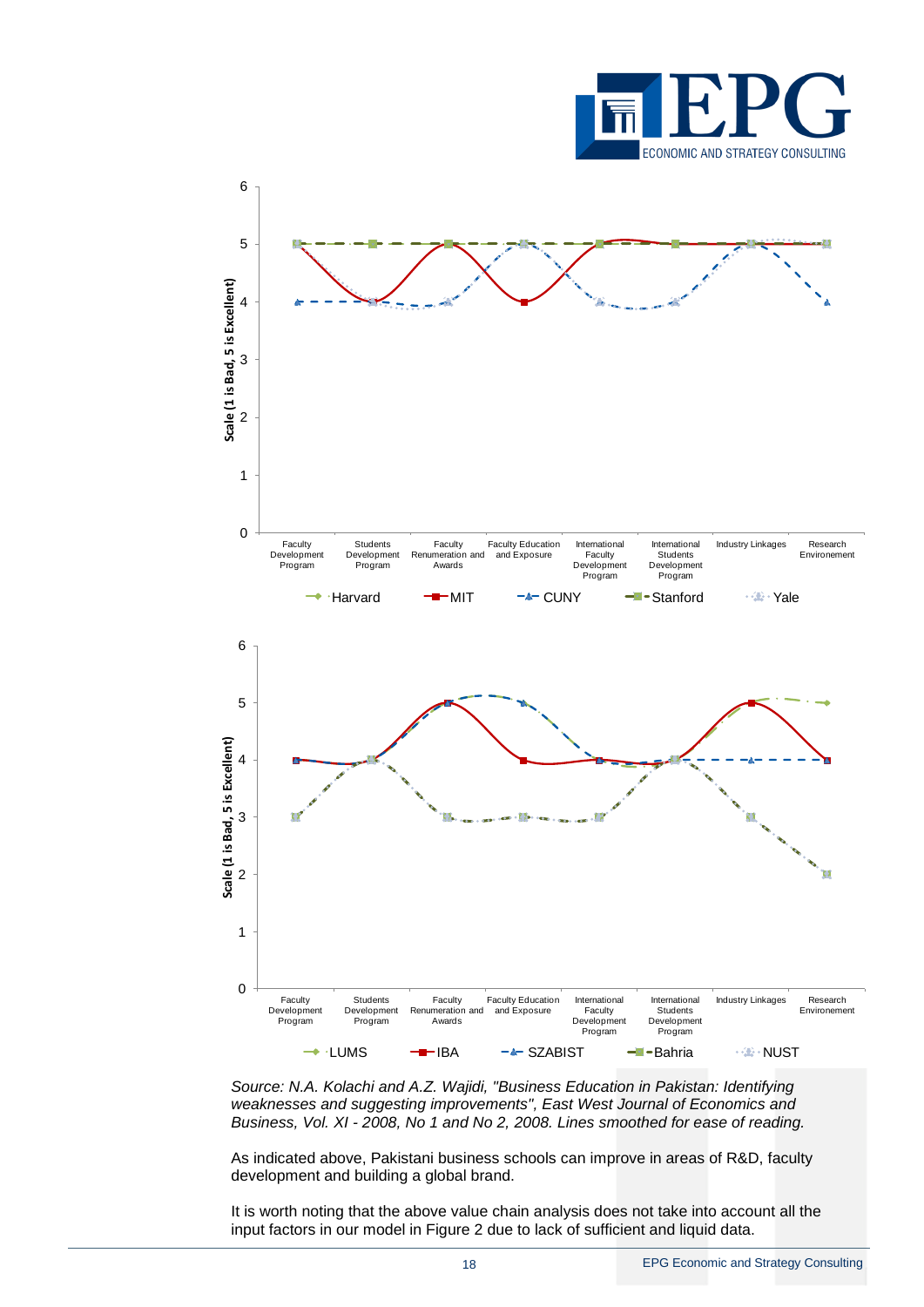

Nevertheless it shows the comparative strengths and weaknesses of business schools across these regions. A more comprehensive model can take into account a greater number of factors to rank the business schools from a financial and social return perspective as well as address major areas of improvement.

### POLICY FRAMEWORKS

In order to garner the support of policymakers in Pakistan for business school incubators, a government department would need to spearhead and cultivate social entrepreneurship by building stakeholder dialogue and innovation labs.

An open and productive dialogue can be facilitated between investors, governments, social intermediaries and entrepreneurs in order to:

- provide investment for incubator hubs;
- stimulate policies to build social enterprises; and
- create an enabling environment for social entrepreneurs.

The UK serves as a good example of how an established unit within the Government can be dedicated to cultivate a movement of social innovation. As part of the Cabinet Office, the Office for Civil Society (OCS) leads the Government supporting a thriving third sector, comprised of voluntary and community groups, social enterprises, charities and cooperatives. The OCS enables the third sector to campaign for change, deliver public services, promote social enterprise and strengthen communities.

The UK has been successful in uniting many networks in the third sector into one cohesive coalition, which sits outside the government. The Social Enterprise UK is a national body of social enterprises representing different national and regional support networks. By engaging with the various networks of enterprises and entrepreneurs, there is a united voice for policymakers, investors and state institutions to create an enabling environment for social entrepreneurs.

Pakistan would be In a similar way, a Social Innovation Coalition could be established in Pakistan to *empowered to make a leap forward in*  centralise and mobilise action on SME investment. Several sector bodies responsible for enterprise development could focus exclusively on social innovation strategy, investment and research.

*transparency and* 

*corporate governance measures*

This coalition would be vital in spreading awareness around the allocation of public and private funds for enterprise development. Crucially, the right stakeholders would determine the success of the coalition. The coalition would report to the public on how and where capital (loan and equity) is being deployed and to what effect.

Pakistan would be empowered to make a leap forward in transparency and corporate governance measures and would become an attractive ground for investors interested in the space. Figure 9 below gives an indication of the necessary components within the Social Innovation Coalition which would need to be established.

Legal structures for the Social Innovation Coalition would dictate its formation outside the Government of Pakistan. Not only will the administration of the coalition entity be costly if it were established with the Government but the corporate governance of the structure will be subject to several government adjustments which would unnecessarily slow down the process.

The Government should act as an enabling agent, but not be directly involved in influencing the decisions made within the coalition. The structure of the Social Innovation Coalition should be that of a hybrid model: it should combine the intent to maximise shareholder value in enterprises as well as create social impact.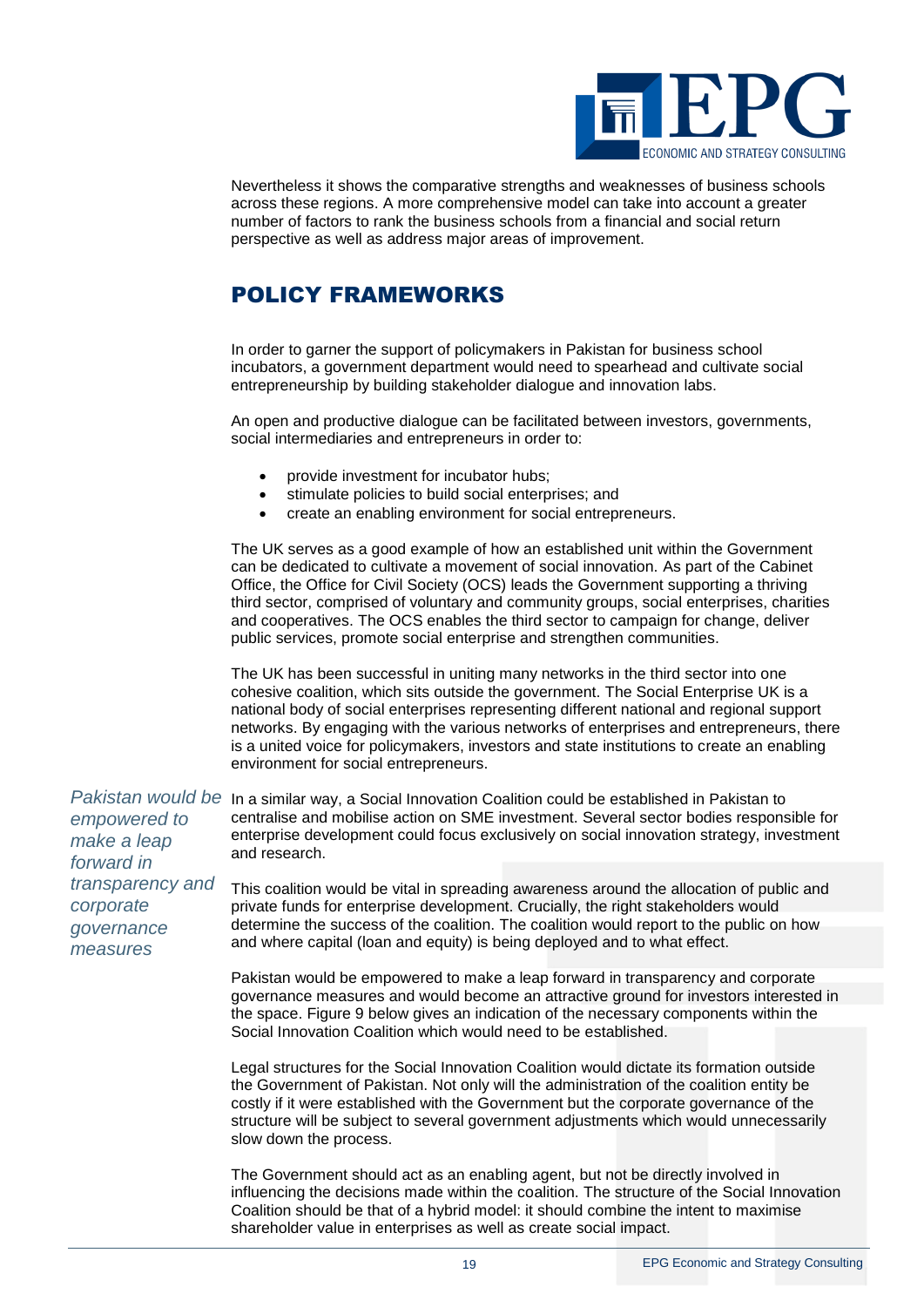

Whilst the revenue stream would stem from membership fees to the Stakeholder Dialogue secretariat unit, deal commission and reinvestment returns, the social impact would be generated from the value-add metric systems that measure the benefits to communities.

Good corporate governance should feature heavily into the formation of this coalition to oversee commercial activity, manage multi-organisation partnerships and encourage membership of under-represented groups. Licensed brokerage services should be introduced into the model via the financial intermediaries in the Social Investment Fund. Nominated leaders of the Coalition should be responsible for connecting with policymakers to influence regulations, promote accountability to its members and align best practice with clear objectives.



### **Figure 9: Social Innovation Coalition**

### Stakeholder Dialogue

A number of stakeholders should be involved, including the Government of Pakistan; the private sector, the Board of Investment, the Federal Board of Revenue, Community Development Organisations, Foundations, Associations, Heads of Mission, Chambers of Commerce, Legal units, private sector, SMEs, media, grassroots enterprises, Chambers of Commerce, entrepreneurs and venture capitalists.

The high level of specialised business associations and chambers around the country can be leveraged through Public Private Partnerships to strengthen stakeholder dialogue. The unit would be maintained as a secretariat, building knowledge transfer around social entrepreneurship through seminars and workshops. The outcome of these discussions can become regulatory reform (on the policy level) or investment decisions (on the private sector and investment level).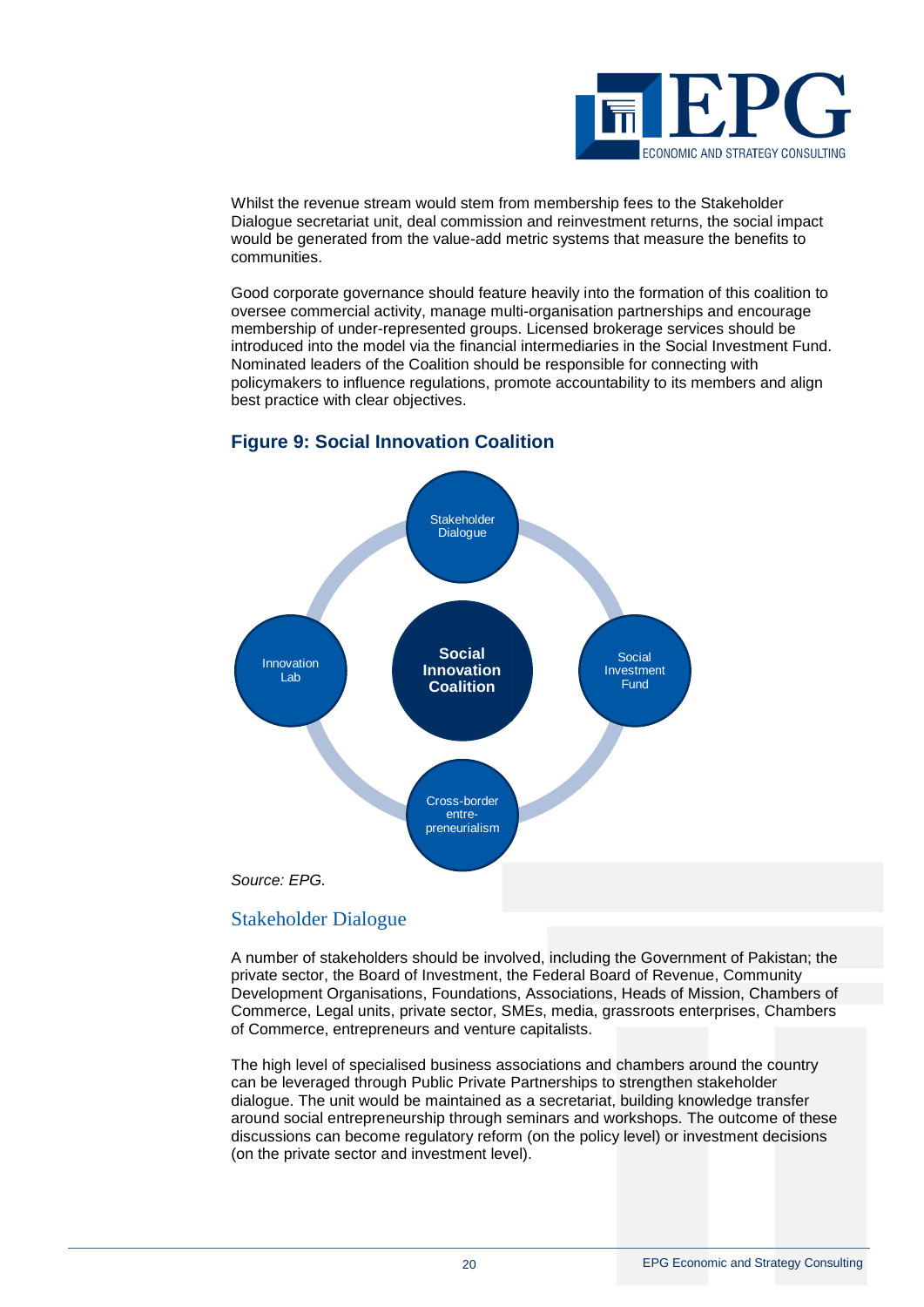

### **Case Study**

**Apna Aarsh Pakistan (AAP) is an example of a hybrid social intermediary with a nonprofit arm that coordinates the various agricultural and ecological projects along environmentally sustainable principles.**

AAP also comprises of a consulting arm which works with CSR divisions within the private sector and a research arm named the Centre for Sustainable Development, which conducts macro policy studies on Pakistan's political risk profiles in various regions of project operation. AAP believes in giving a "Hand-Up", not a hand-out to marginalised SMEs with respect to environmentally sustainable principles.

AAP envisages its function as that of a facilitator; therefore their mandate, rather than to "reinvent the wheel", is to create beneficial linkages with relevant stakeholders. AAP prioritises the current and future sustainability of communities and demonstrates a commitment to the creation of a self-sustaining system of microenterprises across multiple sectors in Pakistan.

### Social Investment Fund

The report, "Frontier Market: Pakistan" (2012), explores the innovation of a Social Investment Fund, which uses an enhanced venture capital model to direct hybrid investments with financial and social return into Pakistan's early-stage enterprises. The SIF is responsible for investment allocation, sector due diligence and risk diversification and can be established within the Social Innovation Coalition.

Initially, the SIF would assimilate the capital deployment from active investor circles. Subsequently, the financial intermediary group would structure debt and equity products to broker transactions with mid-cap enterprises and SMEs. As an organised platform for investors, the SIF interfaces between the commercial and social investment sectors to facilitate a sustainable cycle of top-down and bottom-up capital growth across market sectors in Pakistan.

The Social Innovation Coalition can play a role in harnessing in-country private sector funds, traditionally labelled CSR, into project initiatives managed by entrepreneurs. These funds, rather than being channelled into grants which fund "philanthropic endeavours", can actually be invested and re-invested into sustainable projects across multiple sectors. With active resources, increased commercial activities can be continually monitored and improved through the coalition.

In addition, further research could involve expanding the universe of the social investment space to address the creation of sophisticated capital market instruments to meet a variety of return-on-capital requirements whilst also maximising social returns. Quasi-equity or mezzanine finance offers this possibility through hybrid debt and equity instruments such as convertible bonds, shareholder loans, preferred shared and unincorporated joint ventures. The securitisation of loans (successfully implemented in microfinance organisations) could be another example of varied investment products to be utilised for the SME market.

Further research could also explore the creation of a central loan loss reserve and a social investment index or a public metric system. As a result, institutional investors may be able to buy structured products that function like fixed-income instruments and that combine sub and above-market rate returns with high social and environmental impact.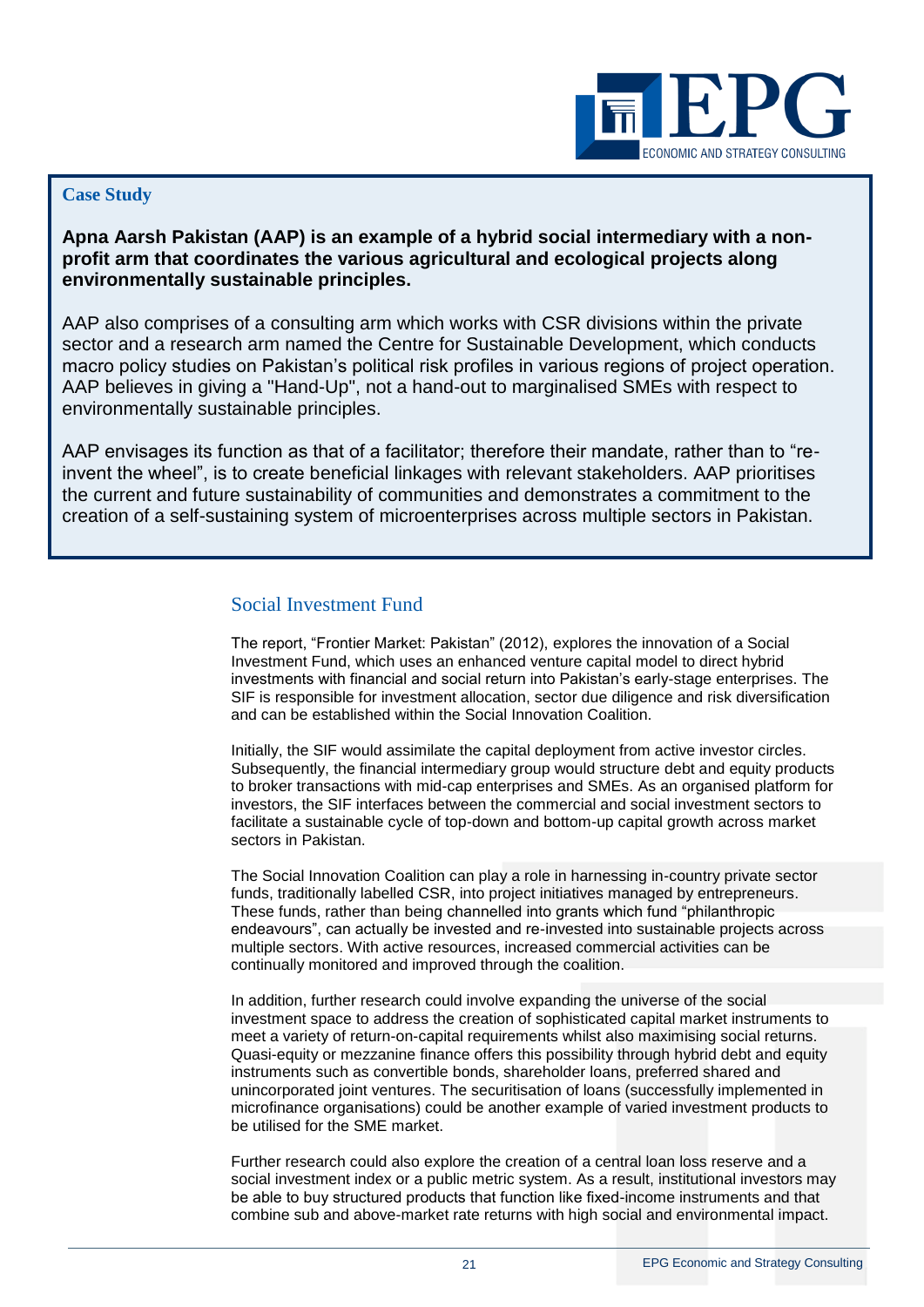

An important area for future research will building a range of instruments to give the market close to full informational transparency. This would necessitate sector-specific performance data sets and the refining of existing metrics to include social impact frameworks. These research initiatives would be strong facilitators in building an enabling environment for investment into Pakistan's social investment space.

### Cross-border Entrepreneurialism

Investors and other stakeholders should also examine cross-border entrepreneurialism, whereby social innovation models, implemented in other emerging economies, could be replicated in Pakistan. Models should be considered in markets where either cultural or geographical norms are similar to Pakistan in order to engender a similar success rate and infuse a sense of inspiration amongst entrepreneurs.

The Bright Green Foundation is a strong example of a renewable energy model which could be implemented in Pakistan. The organisation pioneers the "no ownership model" to train 100,000 rural grassroots women to set up their own renewable energy businesses by 2015 in Bangladesh. The Foundation provides linkages to financial institutions at low interest rates, access to solar panels and other accessories at cost effective prices and facilitates the setup of solar panel factories.

*As new technologies evolve into the market, the returns from the sale of these technologies could be reinvested*

Husk Power Systems is an early stage enterprise in India which has provided power to thousands of rural Indians using proprietary technology, generating electricity in a costeffective manner using a biomass gasifier. The enterprise has installed 60 mini-power plants that power approximately 25,000 households in more than 250 villages and impact lives of approximately 150,000 people in rural India. Husk has invested in education and training to develop human capital in order to manage power plants and create a sustainable ecosystem of microenterprises.

#### Innovation Lab

A research unit should be established where existing academic research can be combined with technological advances, which could then be gauged to test their adaptability to SME models.

Innovations in the field of mobile communications could be applied to create cloud systems for farmers to understand the weather forecasts. Similarly, mobile technology could be utilised in the health sector for patients to have a portable platform and communication with their doctors.

In addition, electronic advances in capital machinery could be utilised in micro-hydro systems, solar products, textile mills and irrigation systems. As new technologies evolve into the market, the returns from the sale of these technologies could be reinvested back into the Social Investment Fund.

The Pakistan Council for Renewable Energy Technologies (PCRET) is an example of a government unit committed to the research, development and provision of energy services to Pakistan's remote areas. Recently, PCRET showed a commitment to technological innovation in the SME sector by partnering with SME Leasing Limited. PCRET will assist in the technical aspects of the projects, whereas SME Leasing Limited will cater to the financial needs of the feasible projects. SME Leasing Limited, a subsidiary of SME Bank Limited, specialises in providing financial solutions to SMEs in Pakistan.

The Pakistan Innovation Board (PIB) is another example of a government unit which has provided input into the National Innovation Strategy Framework and has championed reforms in the area of innovation. The Board is chaired by Dr. Sohail Naqvi, Executive Director of the HEC and consists of prominent members of the public sector, academia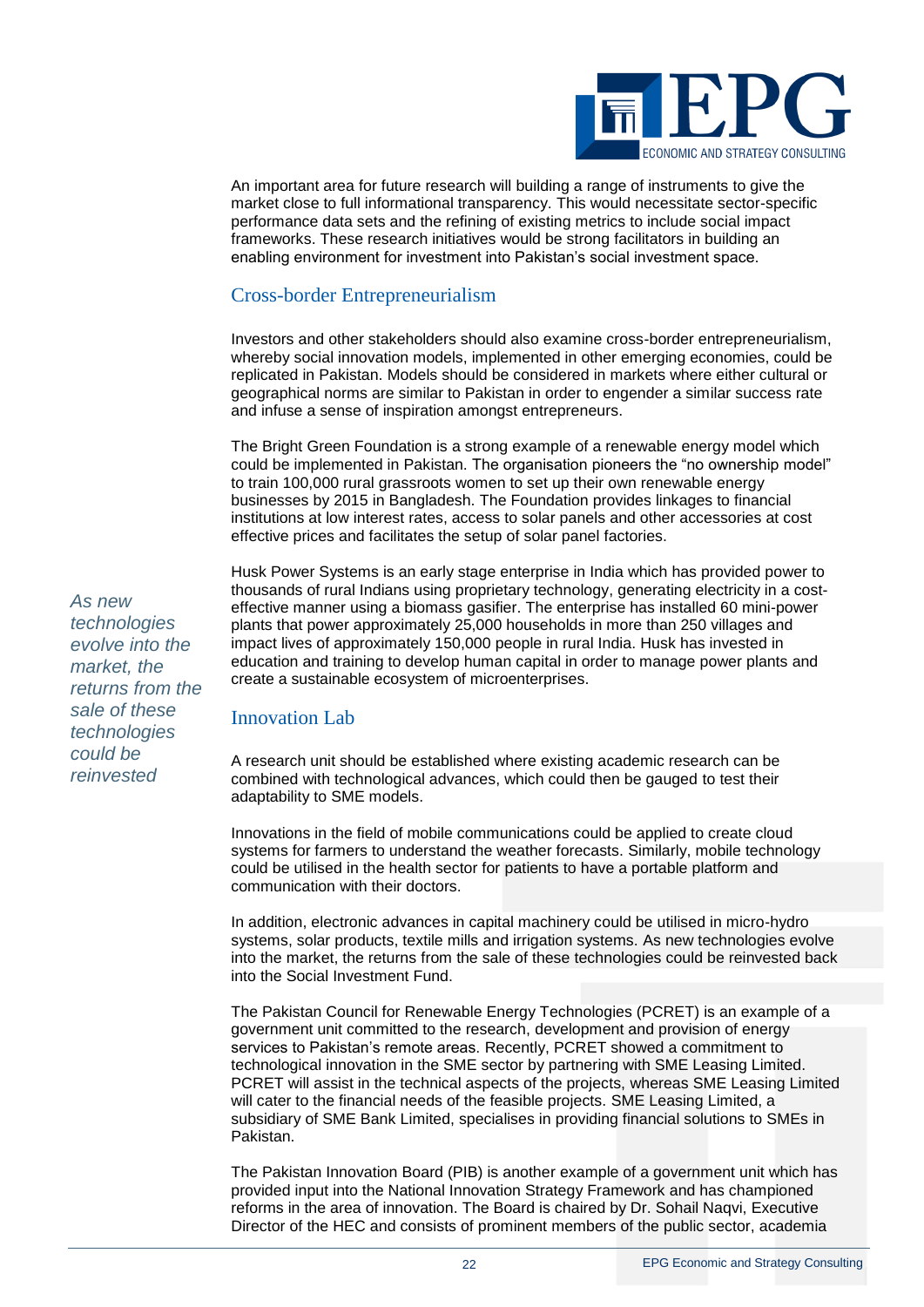

and the private sector.

The PIB was created in conjunction with The Competitiveness Support Fund (CSF), a joint initiative of the Ministry of Finance, in the Government of Pakistan, and USAID, established to position Pakistan on a more global competitive footing. The CSF is also providing technical assistance and co-financing for initiatives related to entrepreneurship, business incubators and private-sector led initiatives with research institutes and universities that contribute to creating a knowledge-driven economy. The First Innovation Workshop took place in Karachi in March 2010, and the discussion provided crucial input for the draft innovation strategy.

### **CONCLUSION**

Both the establishment of incubator hubs in business schools and new policy frameworks to facilitate social innovation can leverage Pakistan's home-grown capacity in the global economy. Public and private investors can play an instrumental role in shaping the ecosystem of self-sustaining enterprises and unlocking the full potential of Pakistan's social entrepreneurs.

The investment in human talent, as well as in institutions, will spearhead a dynamic movement, where entrepreneurs will be the driving force of this change.

Raising both investor confidence and entrepreneurial confidence is critical to this process. By changing mind-sets through education, mentorship and training programmes, a strong enabling environment can be fostered to propel the intergenerational wealth and knowledge transfer in Pakistan.

Crucially, careful due diligence of operating entrepreneurs and an understanding of the social fabric within both urban and rural settings will be pivotal to the success of socioeconomic development in Pakistan. Following this, the educated class can take advantage of the opportunities arising from business incubator hub models, and those at the Base of the Pyramid can receive the necessary benefits of financial inclusion.

The need to create a knowledge economy around the social innovation movement in Pakistan could not be timelier than it is today. A quiet optimism prevails both within internal policy circles as well as within the international community on Pakistan's ability to catalyse widespread and enduring change in its economy.

**END**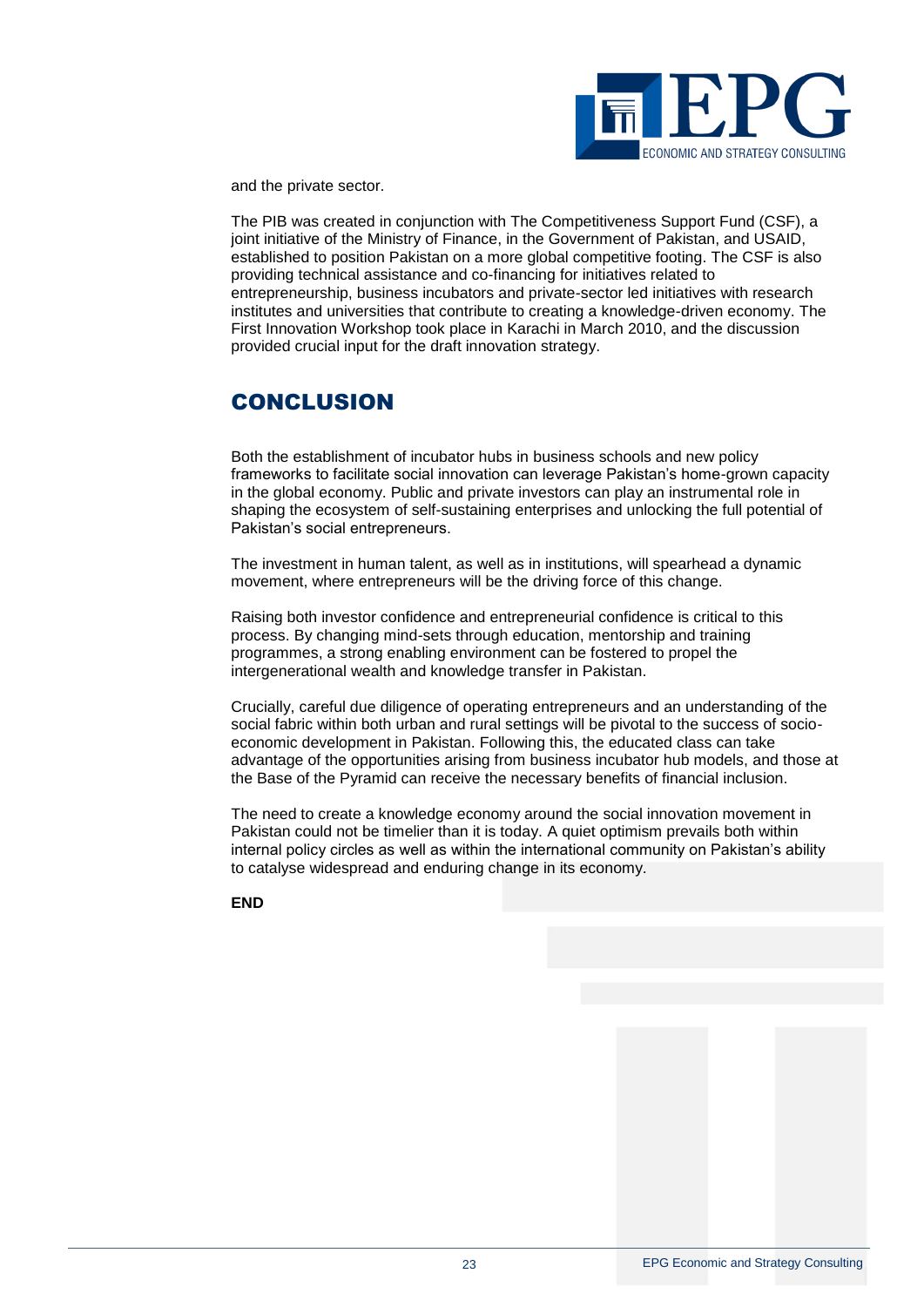

### REFERENCES

- 1. Achleitner *et al*, "Social Investment Manual: An Introduction for Social Entrepreneurs", Schwab Foundation for Social Entrepreneurship, September 2011.
- 2. Nicholls and C. Pharoah, "The Landscape of Social Investment: A Holistic Topology of Opportunities and Challenges", Skoll Centre of Social Entrepreneurship, Said Business School, Oxford, March 2008.
- 3. S. Habiby and D. M. Coyle, Jr., "The High-Intensity Entrepreneur", Harvard Business Review, September 2010.
- 4. AACSB, Business School Data Trends and 2012 List of Accredited Schools, 2012
- 5. A.A. Qureshi, "How do perceptions of the importance of Service-Quality Determinants differ across key stakeholder groups in the Pakistan Higher Education Sector?", MPhil Thesis, March 2012.
- 6. Acumen Fund, "Planting the Seed", N. Achwal, 28 June 2012.
- 7. ADB, "ADB supports Pakistan's first privately owned wind farm", 4 February 2011.
- 8. D. Court and L. Narasimhan, "Capturing the world's emerging middle class", McKinsey Quarterly, McKinsey, 2010.
- 9. D. R. Wheeler, "Transforming business education to produce effective leaders", The Pakistan Observer, 2009. Accessed 24 Dec 2011).
- 10. Dr N. Ul Haque, "Pakistan: Framework for Economic Growth", Planning Commission, Government of Pakistan, May 2011.
- 11. Dr R. Evenett and K. H. Richter, "Making Good in Social Impact Investment: Opportunities in an Emerging Asset Class", The Social Investment Business, TheCityUK, 2011.
- 12. Dr Z. I. Zaidi, "Pakistan Renewable Energy Report", United Nations Economic and Social Commission for Asia and the Pacific, 2011.
- 13. Embassy of the United States, Press release, "Roshaneh Zafar: Pakistani Miracle Worker", 2010. Accessed 6 October 2012.
- 14. Global Education Initiative, "Educating the Next Wave of Entrepreneurs: Unlocking entrepreneurial capabilities to meet the global challenges of the 21st Century", World Economic Forum, 2009.
- 15. Global Entrepreneurship Summit, "Global Entrepreneurship Summit moves to GEW 2012", 7 December 2011.
- 16. Haq's Musings, Riaz Haq blog, "KSBL world class business education in Pakistan", 3 January 2012. Accessed 6 October 2012.
- 17. J.P. Morgan, "Impact Investments: An Emerging Asset Class", Rockefeller Foundation and Global Impact Investor Network, November 2010.
- 18. M. A. Khan and S. A. Khan, "Foreign Direct Investment and Economic Growth in Pakistan: A Sectoral Analysis", Working Paper 2011:67, Pakistan Institute of Development Economics, 2011.
- 19. McKinsey, "The Power of Many: Realizing the socioeconomic potential of entrepreneurs in the 21st century", October 2011.
- 20. Ministry of Environment, Government of Pakistan, "Clean Development Mechanism: National Operational Strategy", January 2006.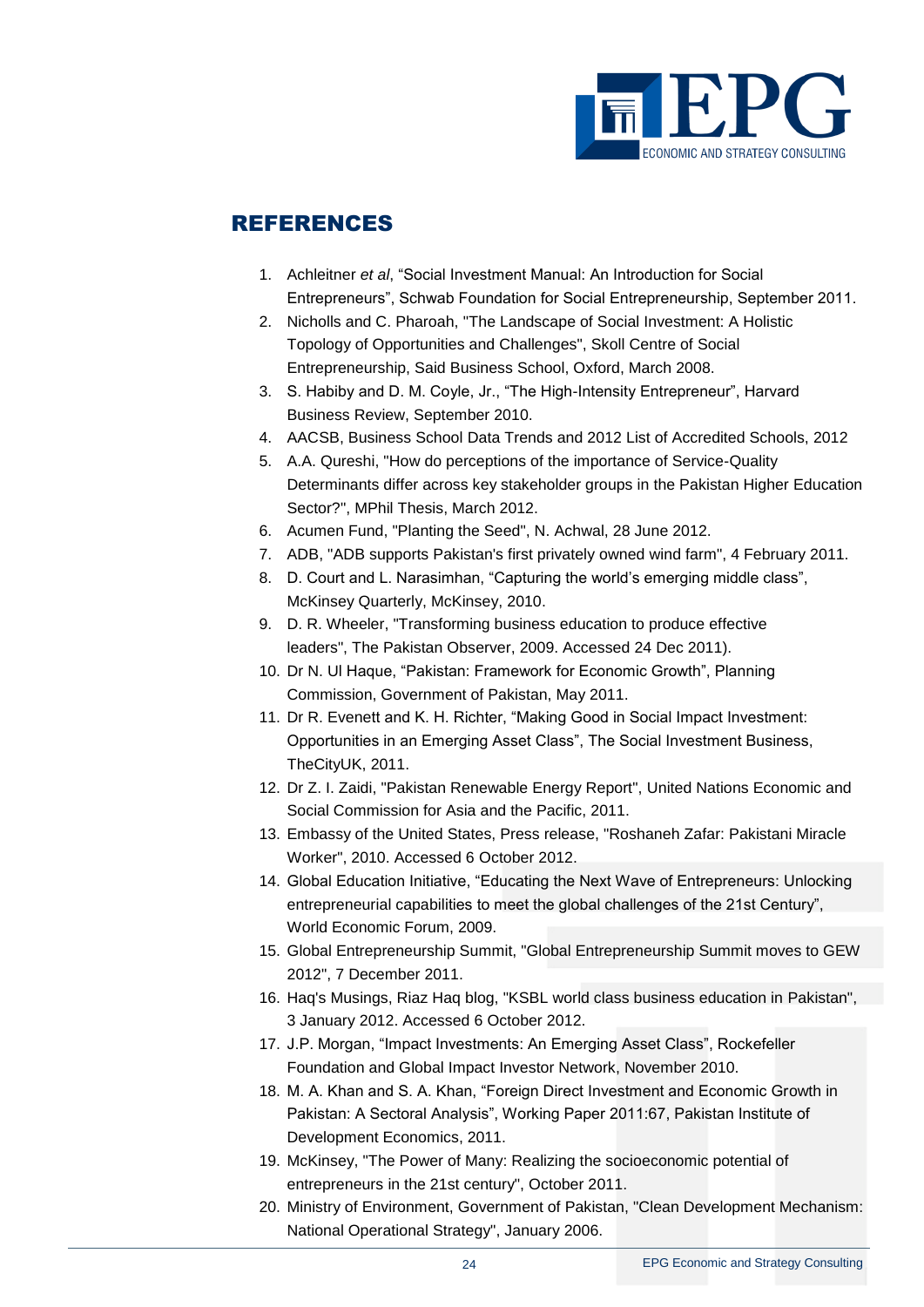

- 21. Monitor Group, "From Blueprint to Scale", in partnership with Acumen Fund, by H. Koh, A. Karamchandani and R. Katz, April 2011.
- 22. N.A. Kolachi and A.Z. Wajidi, "Business Education in Pakistan: Identifying weaknesses and suggesting improvements", East West Journal of Economics and Business, Vol. XI - 2008, No 1 and No 2, 2008. Lines smoothed for ease of reading.
- 23. P. Auerswald, E. Bayrasli and S. Shroff, "Creating a Place for the Future: Towards a New Development Approach for the Islamic Republic of Pakistan", December 2010.
- 24. P. Auerswald, E. Bayrasli and S. Shroff, "Creating a Place for the Future: Towards a New Development Approach for the Islamic Republic of Pakistan", December 2010.
- 25. R. Zavatta, "Financing Technology Entrepreneurs in Developing Countries: Challenges and Opportunities", Economisti Associati in collaboration with Zernike Group BV, Meta Group SRL, June 2008.
- 26. S. Blackman, "Entrepreneurship Gains Momentum at Business Schools", US News, 18 November 2011.
- 27. S. Lakhani, "Agents of Peace?: The Role of Entrepreneurs in Peacebuilding in Fragile and Conflict-Affected States", International Network for Economics and Conflict, United States Institute of Peace, 14 November 2011.
- 28. S. Samir Saleem, "Pakistani Entrepreneurs Rock #2 on the Arabia Fast Growth 500", The Technology Cafe, 4 December 2011. Accessed 24 December 2011.
- 29. S.A.J. Shirazi, "Tapping the Entrepreneurial Spirit", Pakistan Today, 3 August 2011. Accessed 30 December 2011.
- 30. SMEDA, Government of Pakistan, "Pre-Feasibility Study: Environmentally Controlled Dairy Farm", June 2010.
- 31. Symbiotics Group, "Oxfam and Symbiotics target investment industry with new SME fund", Press Release, 12 January 2012.
- 32. The Prince's Youth Business International, "Global Youth Entrepreneurship Survey 2011", November 2011.
- 33. United Nations Industrial Development Organization, "Creative Industries and Small and Micro & Small Scale Enterprise Development", Project XP/RAS/05/002, 2006.
- 34. Various Authors, "Social Innovation in a Post-Crisis World", Special Edition for the World Economic Forum Annual Meeting 2009, Schwab Foundation for Social Entrepreneurship, Innovations, Davos-Klosters, 2009.
- 35. Various Authors, "Towards Achieving Social and Financial Sustainability: International Labour Organization State Bank of Pakistan: A Study on the Performance of Microfinance in Pakistan", State Bank of Pakistan, International Labour Organization (ILO), 2009.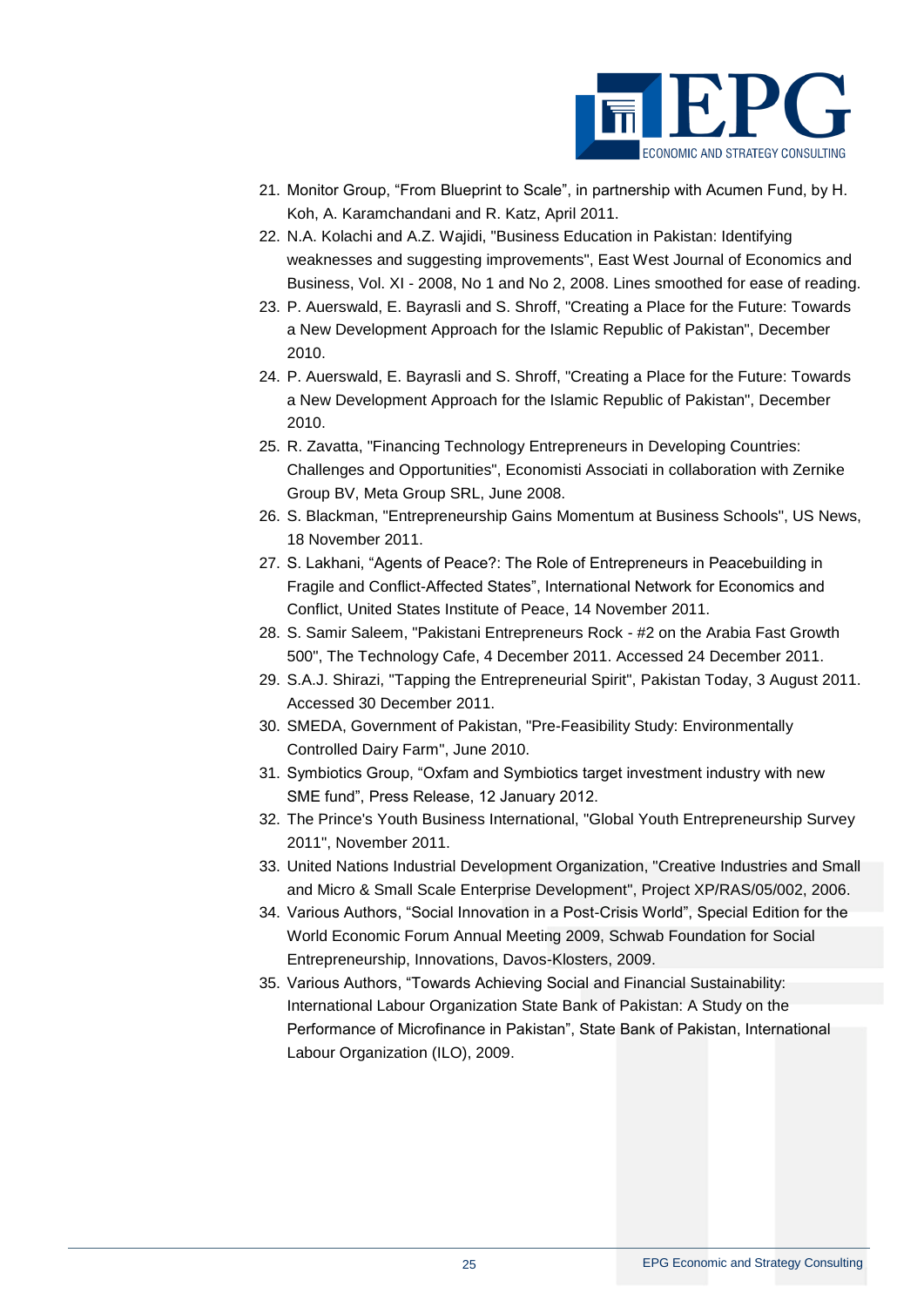

### ABOUT THE AUTHORS

#### Priya Shah

Priya works in the social impact sector, focusing on thought leadership and partnershipbuilding in Asia. She has worked on impact investing projects in Cambodia and India, and is a Knowledge Chair on the Acumen Fund Chapter in London. She interviewed over 30 thought leaders and CEOs for a report on social investment in Pakistan, and is currently researching frugal innovation models in Indian healthcare.

#### Shailabh Shubhisham

Shailabh holds a Masters in Finance from London Business School, UK and a Masters in Mathematics and Computing from Indian Institute of Technology, Delhi, India. Shailabh has previously worked with Royal Bank of Scotland, Singapore and Lehman Brothers Japan, Tokyo on the pricing and risk management of fixed income derivatives covering the European and the Asian markets.

**For more information, please contact: [pdattani@economicpolicygroup.com.](mailto:pdattani@economicpolicygroup.com?subject=Pakistan%20social%20entrepreneurship%20research)** 

### Economic Policy Group (EPG)

EPG is an economic and strategy consulting firm based in London. We offer economic and regulatory policy advice, social impact analysis, impact investment advice and business management expertise to corporations, governments and the third sector around the world.

With proven skills in a range of complex projects across an array of sectors, we offer deep policy advice in a range of 'real-world' problems to offer long-lasting solutions to our clients, that are tailored to their particular issue, in order to help them make better business and policy decisions.

This publication contains general information only, and none of EPG Economic and Strategy Consulting or its related entities ("EPG Network") is, by means of publication, rendering professional advice or services. Before making any decision or taking any action that may affect your finances or your businesses, you should consult a qualified professional adviser. No entity in the EPG Network shall be responsible for any loss whatsoever sustained by any person who relies on this publication.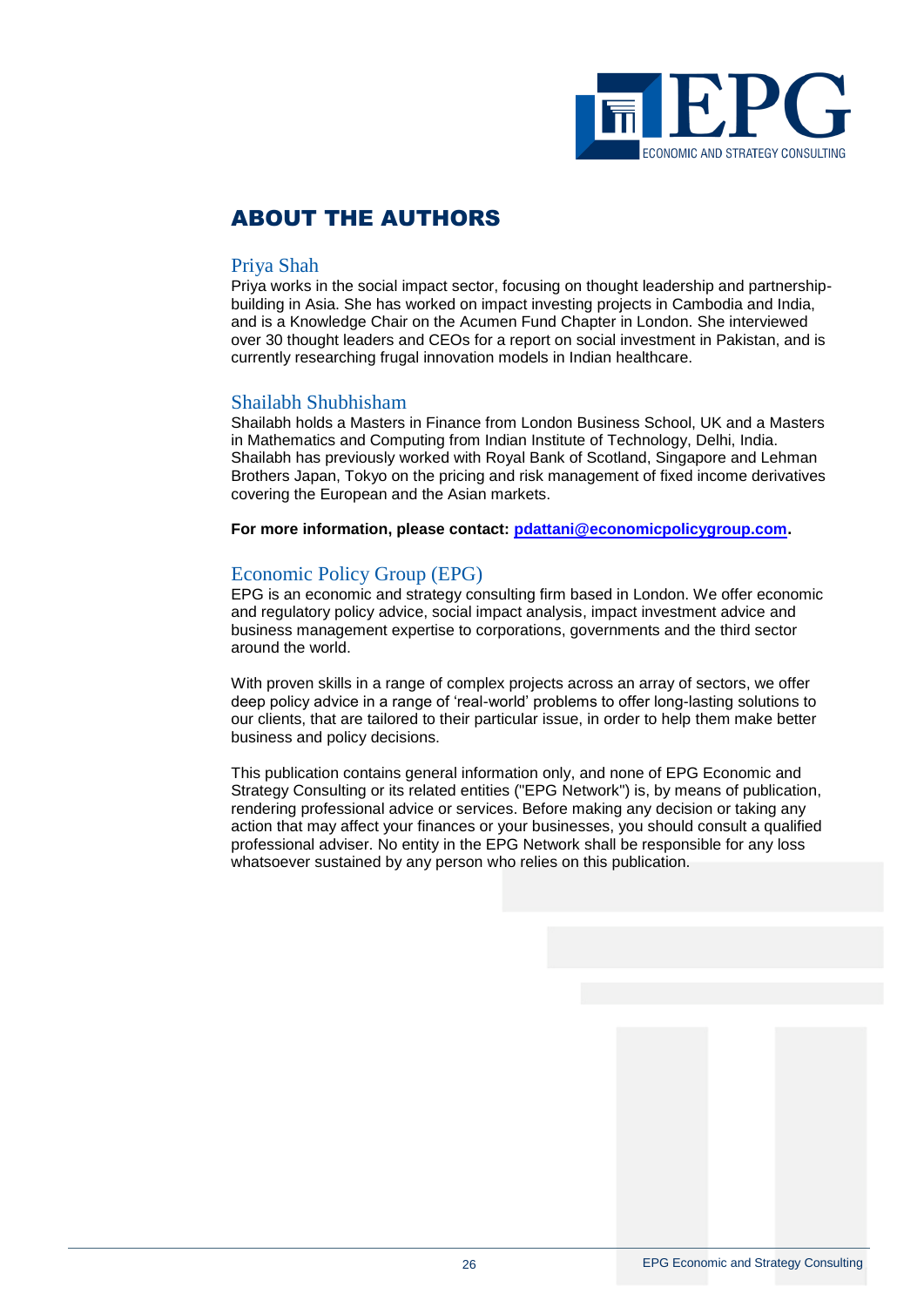

### RECENT THOUGHT LEADERSHIP

All available from the EPG website www.economicpolicygroup.com.

#### **Regulatory challenges in developing shale gas.**

Supporting the naissance of the US shale gas industry is the regulatory environment for exploration and production, which is more developed than in the UK. This article looks at the differences between the regulatory regimes and identifies opportunities for development for the British regime.

#### **Discount factors in public policy.**

In public policy investments, costs are often incurred in the short-term, with benefits accruing in the longer term. Whether a project is worth doing, or government action is justified, depends on the balance of these costs and benefits, in present value terms. This article deconstructs the constituent components of the discount rate used in these calculations, using the economics of climate change as a case study.

#### **Challenges and misconceptions with Social Return on Investment (SROI).**

There is increasing pressure for providers of public services to evidence the social impact they are having. The application of SROI is a relatively young discipline, often not well understood by the third sector. There is considerable variability in how SROI is applied, which makes no two SROI ratios necessarily comparable. This article looks at some of the technical challenges and misconceptions in working with SROI, based on our experience of measuring social investment returns.

#### **Interest calculations in arbitration judgements.**

The consideration of interest in damages awards may form a significant amount of the overall award. It typically occurs towards the end of the process of preparing pleadings. This article reviews the rationale for paying interest and briefly outlines the different approaches to calculating it.

© 2013 EPG Economic and Strategy Consulting.